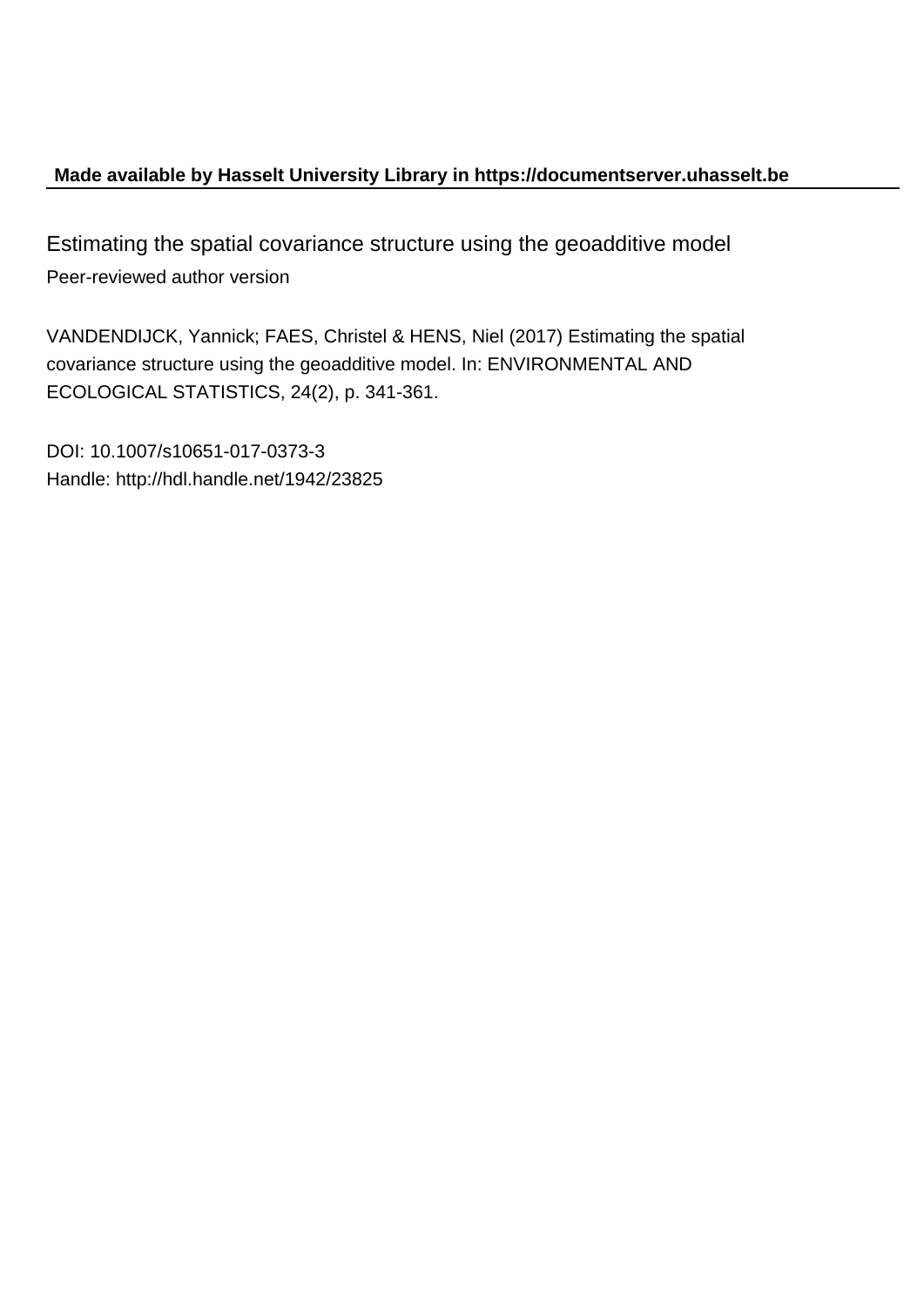# Estimating the Spatial Covariance Structure using the Geoadditive Model

Yannick Vandendijck

Interuniversity Institute for Biostatistics and statistical Bioinformatics, Hasselt University, B3590 Diepenbeek, Belgium

and

Christel Faes

Interuniversity Institute for Biostatistics and statistical Bioinformatics, Hasselt University, B3590 Diepenbeek, Belgium

and

Niel Hens

Interuniversity Institute for Biostatistics and statistical Bioinformatics, Hasselt University, B3590 Diepenbeek, Belgium Centre for Health Economic Research and Modeling Infectious Diseases, Vaccine and Infectious Disease Institute, University of Antwerp, B2610 Wilrijk, Belgium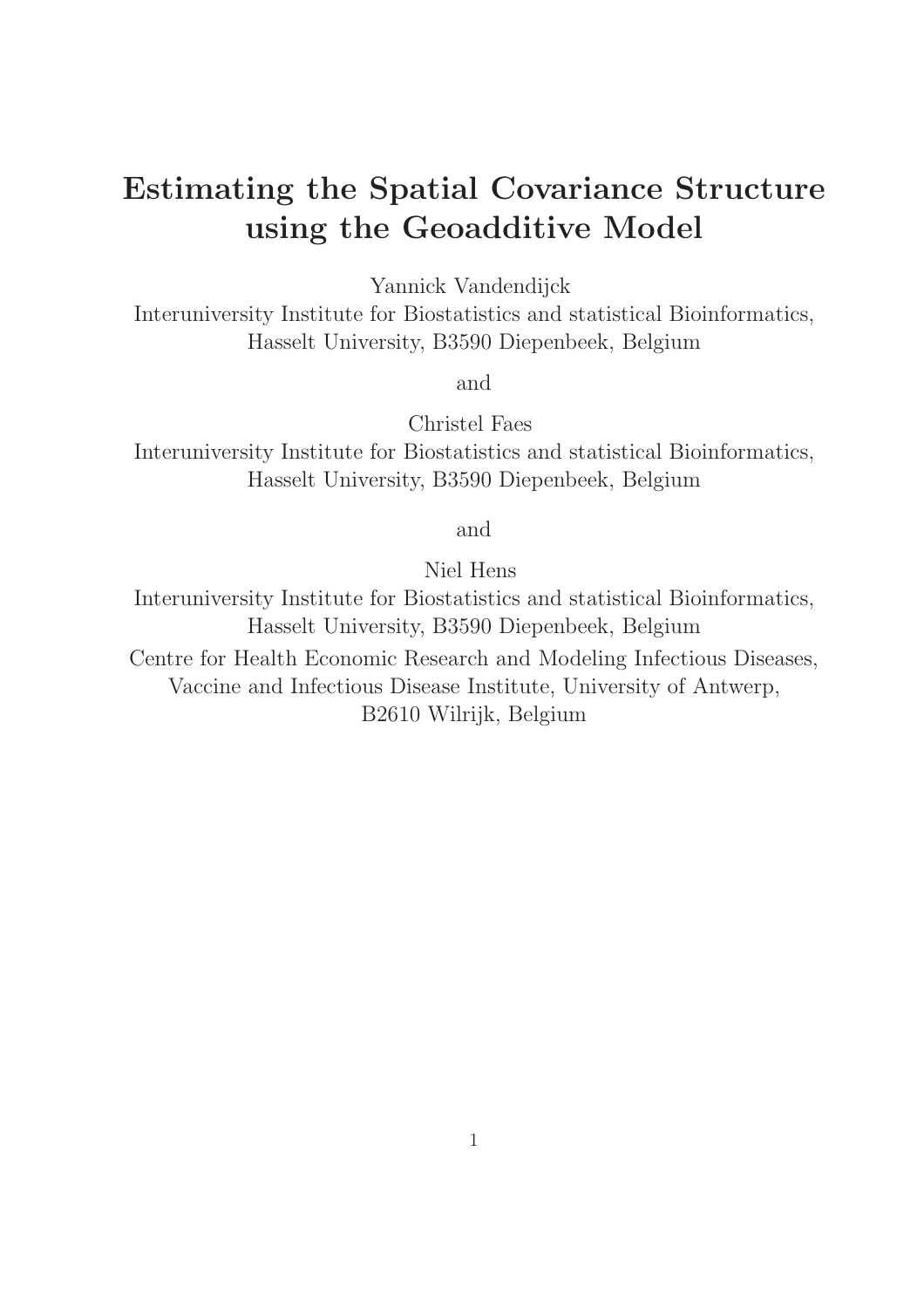#### Abstract

In geostatistics, both kriging and smoothing splines are commonly used to generate an interpolated map of a quantity of interest. The geoadditive model proposed by Kammann and Wand (2003) represents a fusion of kriging and penalized spline additive models. Complex data issues, including non-linear covariate trends, multiple measurements at a location and clustered observations are easily handled using the geoadditive model. We propose a likelihood based estimation procedure that enables the estimation of the range (spatial decay) parameter associated with the penalized splines of the spatial component in the geoadditive model. We present how the spatial covariance structure (covariogram) can be derived from the geoadditive model. In a simulation study, we show that the underlying spatial process and prediction of the spatial map are estimated well using the proposed likelihood based estimation procedure. We present several applications of the proposed methods on real-life data examples.

*Keywords:* Covariogram; Geoadditive Model; Kriging; Mixed Model; Penalized Splines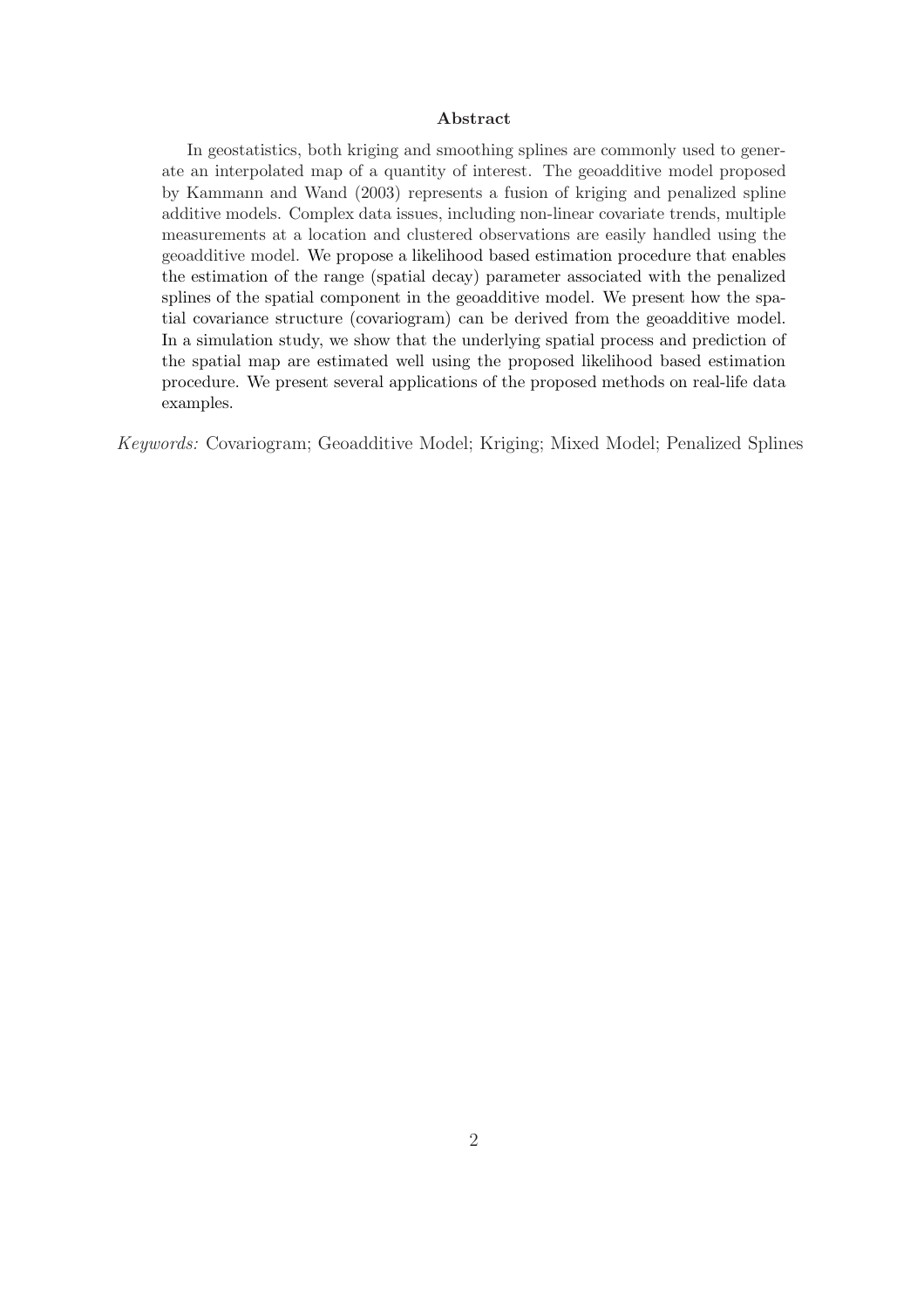### 1 Introduction

The objective of geostatistics (Mathéron, 1963) is to produce a map of a variable of interest on a specified domain based on observations which are measured with or without noise. Geostatistics emerged in geology, mining and hydrology, but is now a widely spread statistical tool. Consider the geostatistical model

$$
y(\mathbf{s}_i) = z(\mathbf{s}_i) + \varepsilon_i, \qquad i = 1, \dots, n,
$$
\n<sup>(1)</sup>

where the  $y(\mathbf{s}_i)$  are observed data values from the underlying true values  $z(\mathbf{s}_i)$ . These data values are possibly noise-corrupted by measurement error  $\varepsilon_i$ . It is assumed that the  $\varepsilon_i$  are white-noise error terms. The spatial locations  $s_i$  belong to a specified continuous domain  $D \subset \mathbb{R}^d$ . The idea of geostatistics is to use the data  $y(\mathbf{s}_i)$  to make a prediction of  $z(\mathbf{s}_0)$  where  $\mathbf{s}_0 \in D$ . Both kriging and spline methods can be used to handle geostatistical problems.

In the case of kriging the values  $z(s_i)$  are assumed to be the realisations of a spatially correlated random process (Mathéron, 1963; Cressie, 1993). Kriging yields the optimal - in terms of minimizing the mean squared error - unbiased linear predictor of the spatial process  $z(\cdot)$  at a specified location. Smoothing splines assume that the  $z(\mathbf{s}_i)$  are the values of smooth non-parametric function (see *e.g.*, Hutchinson and Gessler, 1994). The objective of both methods is different. In kriging, the predicted surface does not need to be aesthetic, only accurate (Dubrule, 1984). The covariation of the spatially correlated process is modelled explicitly. The goal of smoothing splines is to create a prediction surface that is as smooth as possible, meaning that the roughness of the predicted surface is taken into account in the fitting procedure. There is no account for possible spatial autocorrelation and therefore it is argued that smoothing splines are build for surfaces that are deterministic or deterministic with white noise (Cressie, 1993).

Several authors have compared the predictive performance of kriging and splines in geostatistics (Altman, 2000; Dubrule, 1984; Hutchinson and Gessler, 1994; Laslett, 1994). The conclusions of this research about the merits of both approaches vary. The formal equivalence between kriging and splines has been discussed often in literature (Cressie, 1993; Dubrule, 1983, 1984; Handcock et al., 1994; Mathéron, 1981; Nychka, 2000; Salkauskas,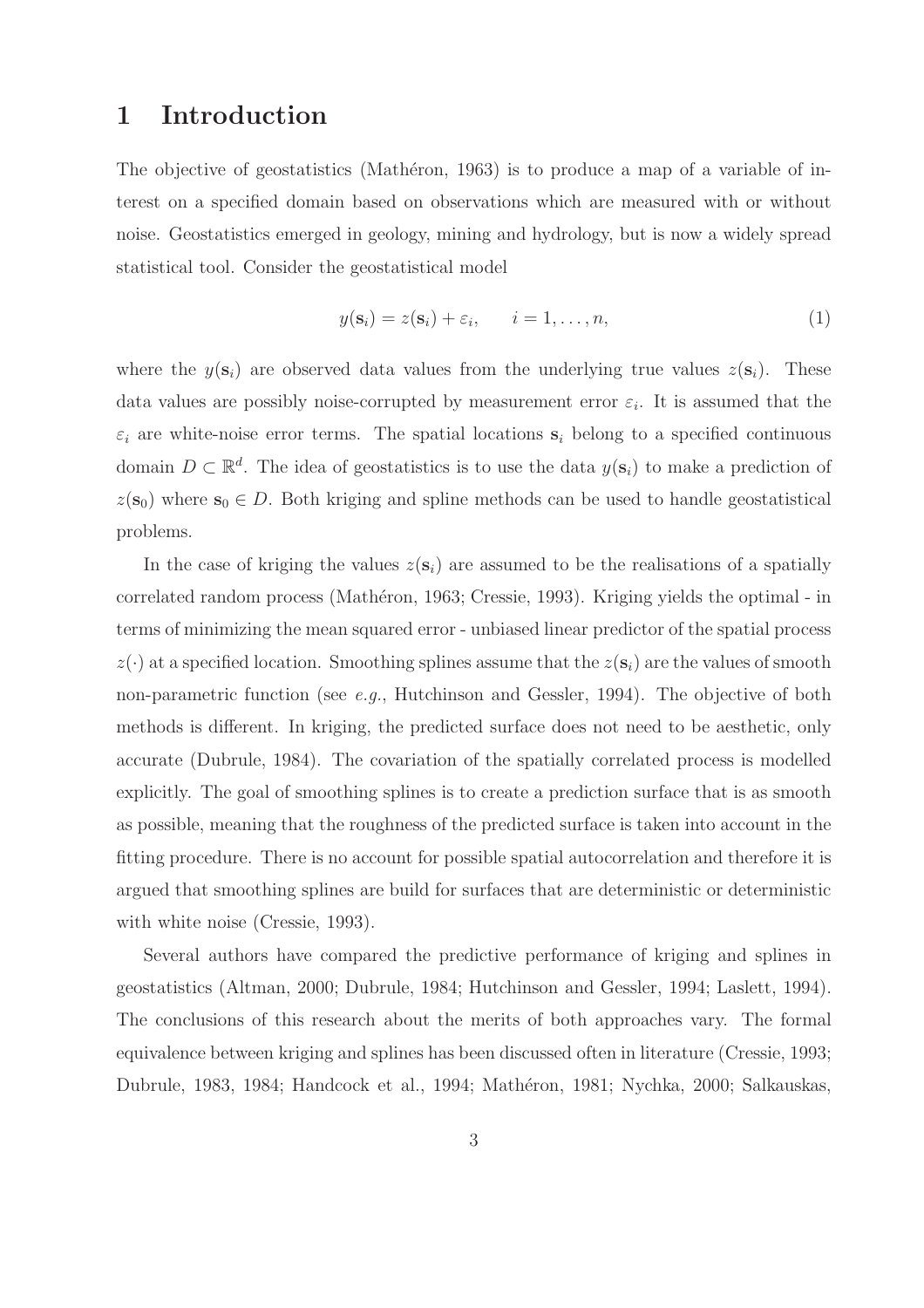1982; Watson, 1984). In summary, a kriging estimate will be identical to a spline if the appropriate (generalized) covariance is used. One well studied example is the equivalence of natural thin plate splines (Wahba and Wendelberger, 1980; Green and Silverman, 1994) and the use of specific generalized covariance functions (see *e.g.*, Dubrule, 1984).

More recently, several authors have investigated low rank approximations of the kriging approach. Low rank techniques to perform kriging have emerged from two main problems related with kriging: (1) Kriging large spatially indexed datasets is often computationally infeasible or impossible; (2) Standard kriging approaches do not allow for the incorporation of non-linear covariate effects.

Most of the approaches proposed to perform kriging on large datasets rely on a low rank approximation of the spatial covariance matrix. In fixed rank kriging a low rank is achieved by representing the spatial covariance through a small set of basis functions (Cressie and Johannesson, 2008). Covariance tapering imposes sparsity in the spatial covariance matrix (Kaufman et al., 2008). Kleiber and Nychka (2015) propose equivalent kriging which is based on approximating the kriging weight function using an equivalent kernel. Other approaches to low rank kriging can be found in, for example, Banerjee et al. (2008), Lindgren et al. (2011), Sang and Huang (2012), Stein (2014) and Nychka et al. (2015).

On the other hand, the geoadditive model by Kammann and Wand (2003) is such a low rank approach in geostatistics that allows for the incorporation of non-linear covariate effects. The geoadditive model consists of a penalized spline additive model with a geostatistical extension. Radial basis functions at a smaller set of data locations are used as spline functions to model the geostatistical component of the model. In addition, since an additive model is used, non-linear relationships between covariates and the response variable are easily incorporated in geoadditive models. This is an important extension since linearity of the covariate effects is usually assumed in kriging approaches. The geoadditive model can be expressed as a linear mixed model which allows for fitting and diagnosis using standard methodology. Unlike kriging approaches, the covariation of the underlying spatial process is not modelled explicitly by using the geoadditive model. This inability of the spline methods to take proper account of spatial autocorrelation of the underlying process has been a main argument against splines in geostatistics (Cressie, 1993).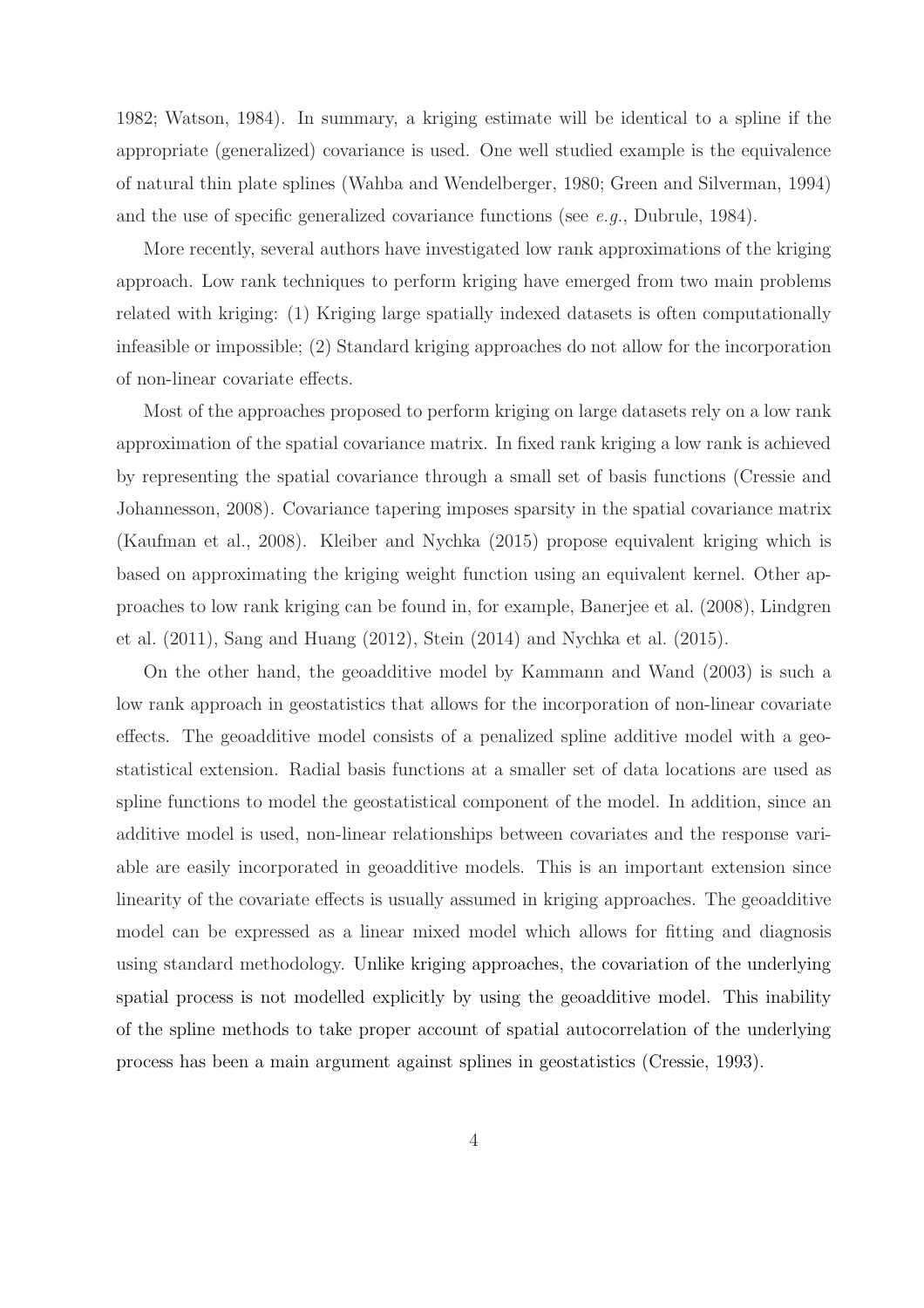In this paper the focus is on the geoadditive model and we add to the literature a likelihood based estimation procedure that enables the estimation of covariogram parameters from the geoadditive model. This is achieved by estimating the spatial decay parameter of the radial basis functions describing the spatial component in the geoadditive model. The proposed estimation procedure enables the estimation of the underlying spatial process in terms of a covariogram. We present how the (implicitly) estimated spatial covariance structure can be derived from the geoadditive model. The advantages the described method are: (1) In a geoadditive model extensions such as non-linear covariate effects, multiple measurements at the same location and clustered observations, which are difficult to account for in kriging methods, can easily be integrated due to the mixed model representation of the model; (2) Standard software can be used; (3) Predictions have similar performance as standard kriging methods; and (4) The implied spatial structure of the geoadditive model can easily be represented by a covariogram function. Previous work (*e.g.*, Stein, 1999; Gelfand et al., 2010) has described likelihood based estimation of covariogram parameters, however, linear effects in the mean function must be assumed and possible incorporation of random effects is not discussed.

Section 2 gives a review of two important concepts used throughout this paper: the covariogram and the geoadditive model introduced by Kammann and Wand (2003). In Section 3 we describe the proposed methodology in detail. A simulation study and real-life data applications are provided in Sections 4 and 5, respectively. We close the paper with a discussion in Section 6.

### 2 Important Concepts

The covariogram is an often used measure of association for spatially dependent data. The covariance for a spatially correlated random process  $z(s)$  is defined as

$$
Cov [z(\mathbf{s} + \mathbf{h}), z(\mathbf{s})] = E [z(\mathbf{s} + \mathbf{h}), z(\mathbf{s})] - E [z(\mathbf{s} + \mathbf{h})] E [z(\mathbf{s})].
$$
\n(2)

The random process is said to be weakly stationary if  $Cov [z(s+h), z(s)] = C(h)$ . The function  $C(\cdot)$  is the so-called covariogram (Gelfand et al., 2010). In this paper, we only consider isotropic processes which imply that  $C(\cdot)$  depends only on the difference vector h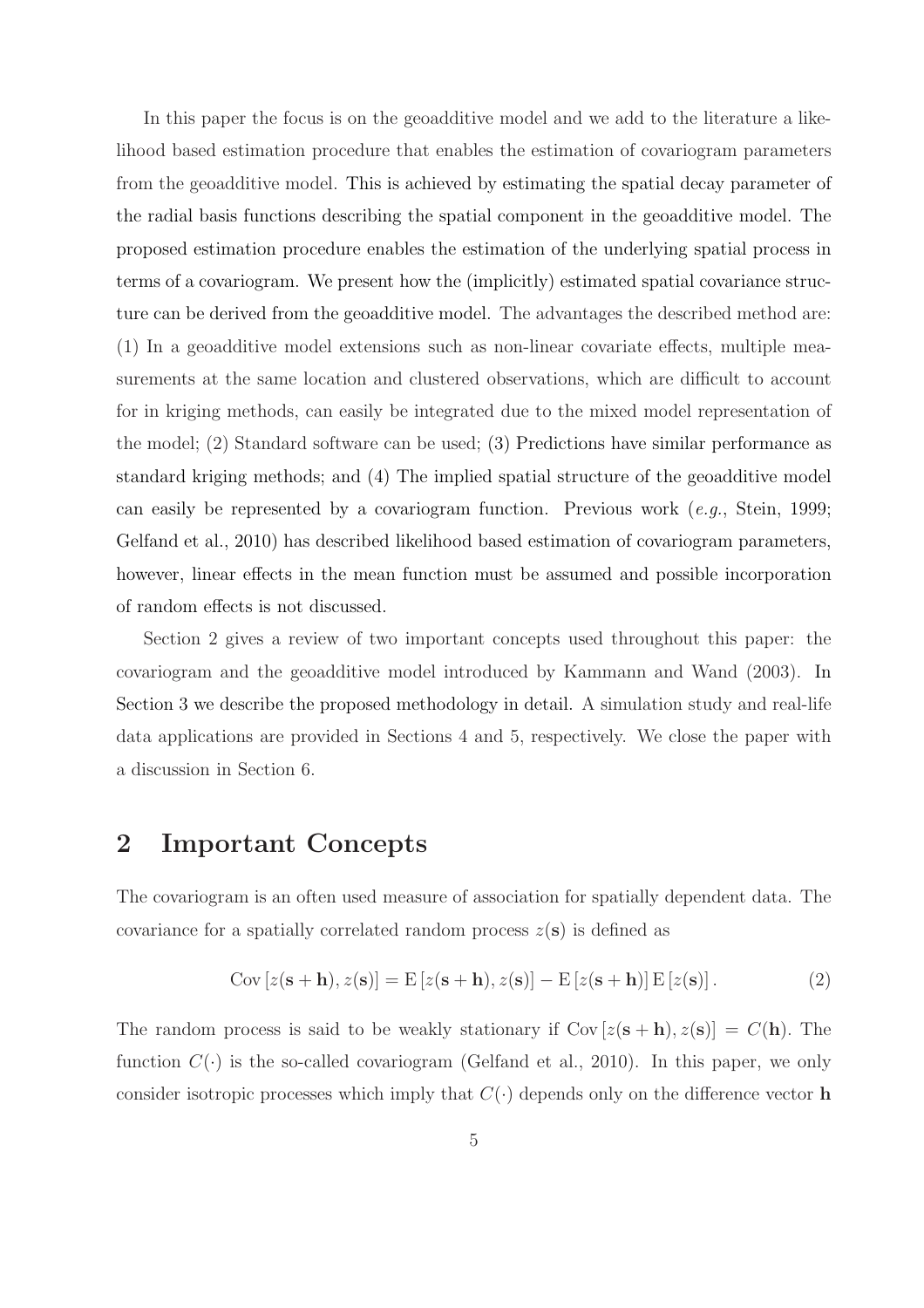through its Euclidean length  $\|\mathbf{h}\|$ . The novelty of this paper is that we propose a likelihood based estimation procedure which enables estimation of covariogram parameters using the geoadditive model.

The geoadditive model proposed by Kammann and Wand (2003) is an additive model which incorporates a geographical component, and that is expressed as a linear mixed model. For simplicity, suppose that the data are  $(y_i, \mathbf{s}_i, a_i, b_i)$ ,  $1 \leq i \leq n$ , where  $y_i$  is the value of the response at the *i*th location,  $a_i$  and  $b_i$  are the values of two predictor variables a and b, and  $s_i$  represents the geographical location. Suppose the predictor a enters the model linearly and that the predictor  $b$  enters the model non-linearly. The geoadditive model is

$$
y_i = \beta_0 + \beta_a a_i + f(b_i) + S(\mathbf{s}_i) + \varepsilon_i, \qquad 1 \le i \le n,
$$
\n(3)

where  $\varepsilon_i \sim \mathcal{N}(0, \sigma_{\epsilon}^2)$ , f is a smooth function of b and S is the geographical component of the model. Both  $f$  and  $S$  are modelled using penalized spline functions. Kammann and Wand (2003) use the truncated spline basis functions to define f. Here, we use the approximating thin plate spline family. More specifically,

$$
f(b) = \beta_b b + \sum_{k=1}^{K_b} u_k^b |b - \kappa_k^b|^3,
$$
\n(4)

where  $\kappa_1^b, \ldots, \kappa_{K_b}^b$  are  $K_b$  pre-specified knots of b and  $u_1^b, \ldots, u_{K_b}^b$  are knot coefficients. Guidelines for knot selection in one dimension can be found in Ruppert et al. (2003). The coefficients  $u_1^b, \ldots, u_{K_b}^b$  are penalized to overcome overfitting of the trend in the b-direction.

Although spline basis functions of the class of Matérn-splines (Handcock et al., 1994) were recommended, no firm prescriptions regarding the choice of basis functions for the spatial component  $S$  in the geoadditive model  $(3)$  were given by Kammann and Wand (2003). In this paper we investigate radial spline basis functions of the form

$$
S(\mathbf{s}) = \sum_{k=1}^{K_s} u_i^s g_\tau(\mathbf{s} - \boldsymbol{\kappa}_k^s)
$$
 (5)

where  $g_{\tau}$  can be any of the proper covariance or generalized covariance functions used in Kriging (French et al., 2001). The subscript in  $g<sub>\tau</sub>$  is used to denote a possible dependence on a (strictly positive) spatial decay parameter  $\tau$ . For example, Kammann and Wand (2003) presented the geoadditive model with the Matérn covariance function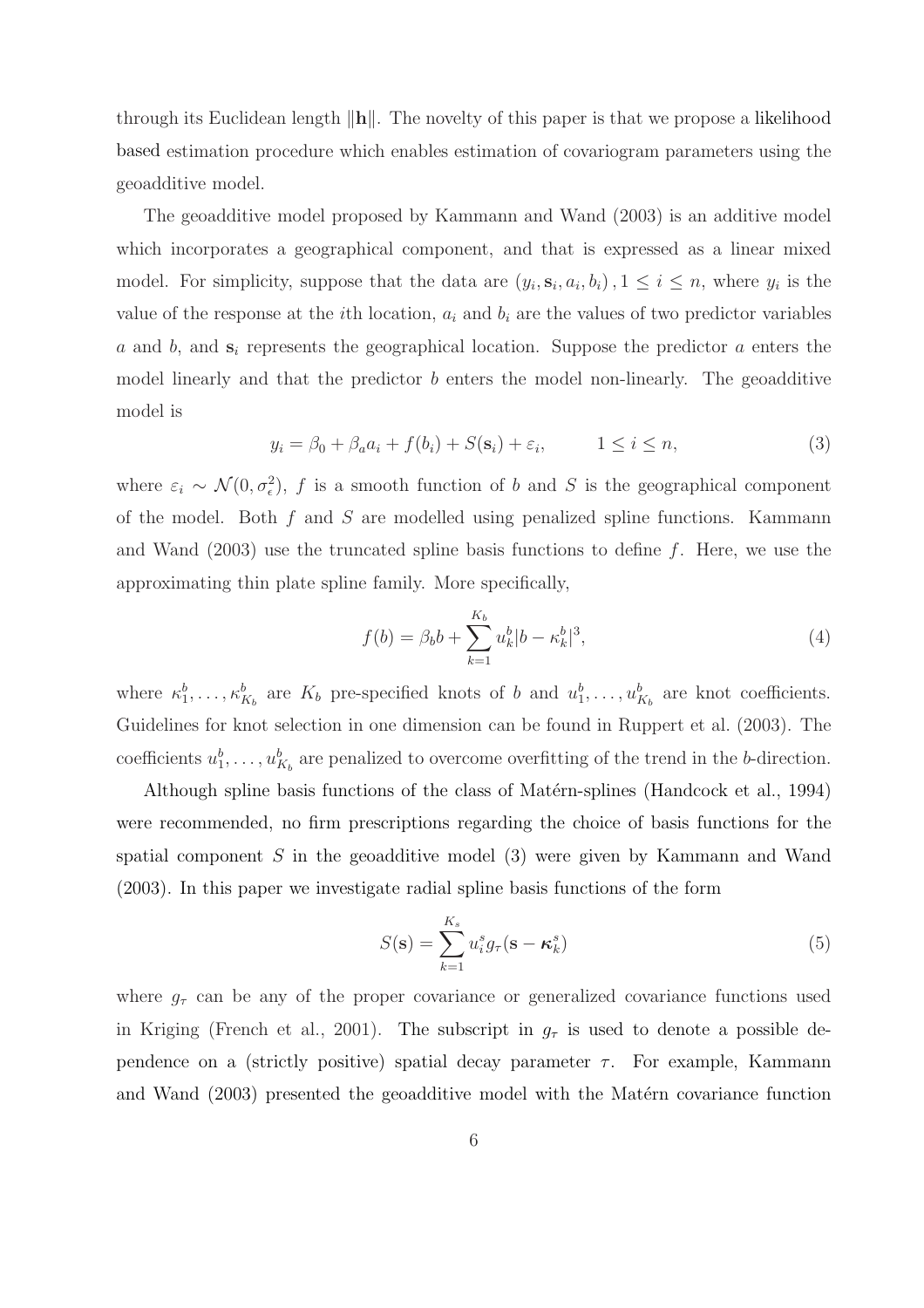$g_{\tau}(\mathbf{x}) = \exp(-\|\mathbf{x}\|/\tau) (1 + \|\mathbf{x}\|/\tau)$ . Another often used covariance function is the exponential function represented by  $g_{\tau}(\mathbf{x}) = \exp(-\|\mathbf{x}\|/\tau)$ . An overview of important (generalized) covariance functions  $g_{\tau}$  used in (5) are given in the Supplementary Materials. The vector  $(u_1^s, \ldots, u_{K_s}^s)$  contains the  $K_s$  unknown knot coefficients that are penalized to overcome overfitting. The  $K_s$  knots  $\kappa_1^s, \ldots, \kappa_{K_s}^s$  are a representative subset of  $(\mathbf{s}_1, \ldots, \mathbf{s}_n)$  used for the construction of the basis functions. A representative subset of knots can be obtained via an efficient space filling algorithm (*e.g.*, Johnson et al., 1990).

To allow for fitting of the geoadditive model using standard mixed model software Kammann and Wand (2003) proposed to choose  $\tau$  via the simple rule

$$
\hat{\tau} = \max_{1 \le i,j \le n} \|\mathbf{s}_i - \mathbf{s}_j\|.\tag{6}
$$

It is important to notice that this choice does not have to be made for the geoadditive model. Other rules would be equally possible. In this paper, we propose to estimate  $\tau$ via a likelihood based approach. In the simulation study in Section 4 we observe that this latter choice leads to less variable predictions.

Choosing  $\tau$  upfront via a simple rule, *e.g.* using (6), has the nice feature that the geoadditive model given in (3) can be expressed as a linear mixed model. Using linear mixed models, penalization of the  $u_k^b$  and  $u_k^s$  coefficients is equivalent to treating them as random effects (Brumback et al., 1999; Ruppert et al., 2003). Specifically, let  $\boldsymbol{\beta} = (\beta_0, \beta_a, \beta_b)^T$ ,  $\mathbf{u} = (u_1^b, \dots, u_{K_b}^b, u_1^s, \dots, u_{K_s}^s)^T = (\mathbf{u}_b^T, \mathbf{u}_s^T)^T$ ,  $\mathbf{X} = (1 \ a_i \ b_i)_{1 \le i \le n}$  and  $\mathbf{Z} = (\mathbf{Z}_b | \mathbf{Z}_S)$ , where

$$
\mathbf{Z}_b = (|b_i - \kappa_k^b|^3)_{1 \le i \le n} \text{ and } \mathbf{Z}_s = (g_\tau (\mathbf{s}_i - \kappa_k^s))_{1 \le i \le n},
$$
  

$$
{}^{1 \le k \le K_b} (7)
$$

then the geoadditive model in (3) can be expressed as  $y = X\beta + Zu + \epsilon$ . For fitting purposes, one should reparametrize to  $\tilde{\mathbf{Z}} = (\tilde{\mathbf{Z}}_b | \tilde{\mathbf{Z}}_S)$  and  $\tilde{\mathbf{u}} = (\tilde{\mathbf{u}}_b^T, \tilde{\mathbf{u}}_s^T)^T$ , where  $\tilde{\mathbf{Z}}_b =$  $\mathbf{Z}_b \mathbf{\Omega}_b^{-1/2}$  $\tilde{\mathbf{Z}}_b^{-1/2},\ \tilde{\mathbf{Z}}_S = \mathbf{Z}_S \mathbf{\Omega}_S^{-1/2}$  $\hat{\bm{\Omega}}_S^{-1/2}, \ \tilde{\mathbf{u}}_b = \bm{\Omega}_b^{1/2} \mathbf{u}_b, \ \tilde{\mathbf{u}}_S = \bm{\Omega}_S^{1/2} \mathbf{u}_S, \ \bm{\Omega}_b = (|\kappa_k^b - \kappa_{k'}^b|^3)$  $1\leq k\leq K_b$  $)_{1\leq k'\leq K_b}$  and  $\Omega_S=$  $(g_{\tau}(\boldsymbol{\kappa}^s_{k} - \boldsymbol{\kappa}^s_{k'})$  $1\leq k\leq K_s$  $)_{1\leq k'\leq K_s}$ , which yields

$$
\mathbf{y} = \mathbf{X}\boldsymbol{\beta} + \tilde{\mathbf{Z}}\tilde{\mathbf{u}} + \boldsymbol{\varepsilon}, \quad \begin{pmatrix} \tilde{\mathbf{u}} \\ \varepsilon \end{pmatrix} \sim \mathcal{N} \left( \begin{pmatrix} 0 \\ 0 \end{pmatrix}, \begin{pmatrix} \sigma_b^2 \mathbf{I} & 0 & 0 \\ 0 & \sigma_S^2 \mathbf{I} & 0 \\ 0 & 0 & \sigma_\varepsilon^2 \mathbf{I} \end{pmatrix} \right). \tag{8}
$$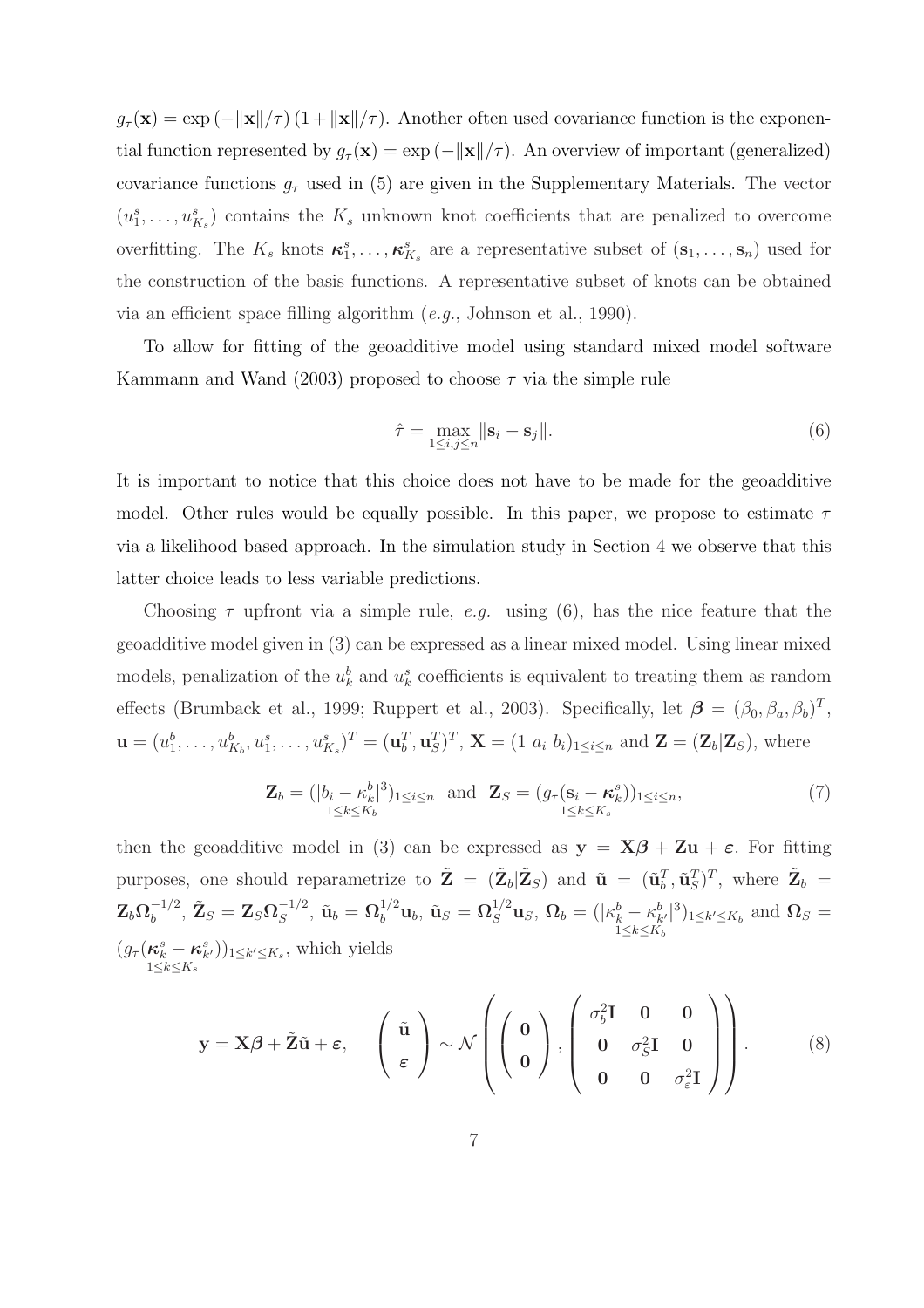The matrices of  $\Omega_b^{-1/2}$  $_{b}^{-1/2}$  and  $\Omega_{S}^{-1/2}$  $S<sup>-1/2</sup>$  are calculated using singular value decomposition. For example,  $\Omega_S^{-1/2} = \text{Udiag}(1/\sqrt{d})V^T$ , where U, d and V correspond to the singular value decomposition of  $\Omega_S$  and  $\sqrt{d}$  is obtained by replacing the entries of **d** by their non-negative square roots. The linear mixed model given in (8) can be fitted using standard linear mixed model software. The incorporation of more linear or non-linear covariates is straightforward. In addition, clustering of observations can be incorporated by the introduction of a random intercept.

### 3 Methodology

In this section, we describe the proposed likelihood based approach to estimate the spatial decay parameter  $\tau$ . In the simulation study in Section 4, we will observe that this enables us to estimate the covariogram parameters with minor bias. Next, we present how predictions can be made using the geoadditive model. Finally, we discuss how the covariogram can be derived from the geoadditive model.

#### Maximum Likelihood Estimation

Consider the geoadditive model in  $(3)$ , where  $(4)$  and  $(5)$  are used to model f and S, respectively. A two-stage iterative likelihood based estimation method is proposed. At the first stage the linear mixed model in  $(8)$  is estimated fixing  $\tau$  at its current value, and in the second stage the  $\tau$  parameter is optimized. This process is iterated until convergence is attained. To be more specific, the estimation method consists of the following steps:

- [i] Set an initial value,  $\hat{\tau}^{(0)}$ , for the  $\tau$  parameter.
- [ii] Fixing  $\tau$  at  $\hat{\tau}^{(k)}$  in the  $g_{\tau}$  function used in (5), fit the linear mixed model (8) using maximum (ML) or restricted maximum likelihood (REML). This yields estimates of the variance parameters  $\boldsymbol{\theta}^{(k+1)} = \left\{ (\hat{\sigma}_b^2)^{(k+1)}, (\hat{\sigma}_s^2)^{(k+1)}, (\hat{\sigma}_\varepsilon^2)^{(k+1)} \right\}$  and of the fixed and random effects parameters  $\hat{\boldsymbol{\beta}}^{(k+1)}$  and  $\hat{\tilde{\mathbf{u}}}^{(k+1)}$ , respectively.
- [iii] Using  $\boldsymbol{\theta}^{(k+1)}$  and  $\hat{\boldsymbol{\beta}}^{(k+1)}$  maximize, in case of ML in step (ii), the likelihood function

$$
l_{ML}(\tau) = -\frac{n}{2}\log(2\pi) - \frac{1}{2}\log|\tilde{\Sigma}(\tau)| - \frac{1}{2}\left(\mathbf{y} - \mathbf{X}\hat{\boldsymbol{\beta}}^{(k+1)}\right)^T\tilde{\Sigma}^{-1}(\tau)\left(\mathbf{y} - \mathbf{X}\hat{\boldsymbol{\beta}}^{(k+1)}\right),\tag{9}
$$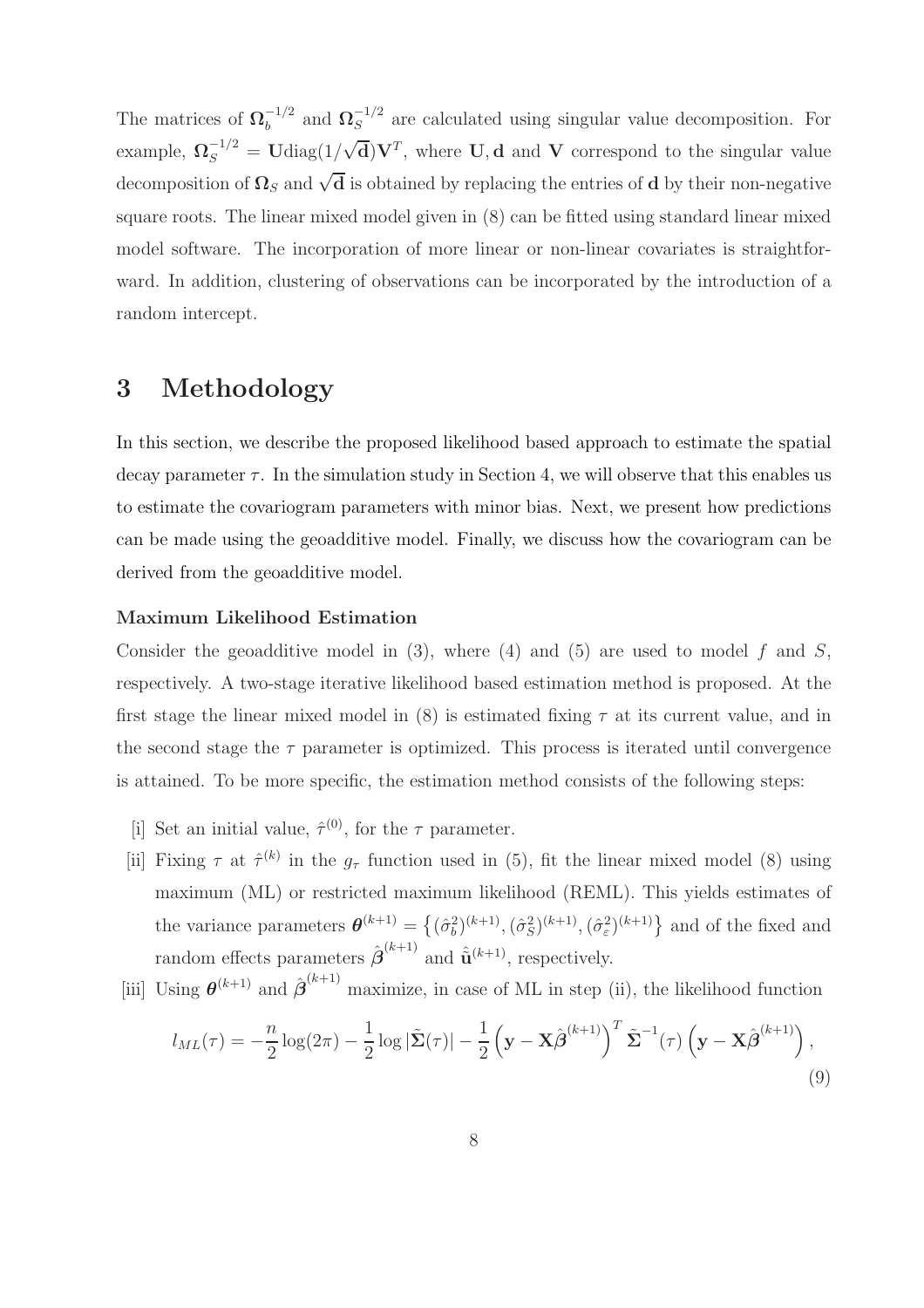or in case of REML in step (ii) the restricted likelihood function

$$
l_{REML}(\tau) = -\frac{n-p}{2}\log(2\pi) - \frac{1}{2}\log|\tilde{\Sigma}(\tau)| - \frac{1}{2}\log|\mathbf{X}^T\tilde{\Sigma}^{-1}(\tau)\mathbf{X}|
$$
  

$$
-\frac{1}{2}\left(\mathbf{y} - \mathbf{X}\hat{\boldsymbol{\beta}}^{(k+1)}\right)^T\tilde{\Sigma}^{-1}(\tau)\left(\mathbf{y} - \mathbf{X}\hat{\boldsymbol{\beta}}^{(k+1)}\right)
$$
(10)

with respect to the parameter  $\tau$ , where p denotes the number of fixed effects in the linear mixed model (8),  $\tilde{\Sigma}(\tau) = \Sigma\left(\tau; \hat{\boldsymbol{\theta}}^{(k+1)}\right) = \tilde{\mathbf{Z}}\mathbf{G}\tilde{\mathbf{Z}}^T + (\hat{\sigma}_{\varepsilon}^2)^{(k+1)}\mathbf{I}$  and  $\mathbf{G} =$  $\sqrt{ }$  $\overline{1}$  $(\hat{\sigma}_b^2)^{(k+1)}$ **I** 0 **0**  $(\hat{\sigma}_S^2)^{(k+1)}$ **I**  $\setminus$ . The value of  $\tau$  that maximizes these functions is denoted by  $\hat{\tau}$  $(k+1)$ .

[iv] For  $k = 0, 1, \ldots$ , iterate between steps [ii] and [iii] until the difference between two successive  $\hat{\tau}$  value is smaller than a prespecified tolerance level, namely  $|\hat{\tau}^{(k)} - \hat{\tau}^{(k+1)}|$  < c. We set  $c = 1e-6$ .

An R module to fit geoadditive models using this iterative approach has been developed (see Supplementary Materials Section 4).

### Predictions

An important aspect of geostatistics is predicting the value of the outcome at an arbitrary location  $s_0 \in D$ . Suppose the covariate values  $a_0$  and  $b_0$  of a and b are available at location  $\mathbf{s}_0$ . The prediction using model (8) has the form  $\hat{y}_0 = \mathbf{x}_0 \hat{\boldsymbol{\beta}} + \tilde{\mathbf{Z}}_0 \hat{\mathbf{u}}$ , where  $\mathbf{x}_0 = \begin{bmatrix} 1 & a_0 & b_0 \end{bmatrix}$  $\tilde{\mathbf{Z}}_0 \;=\; [\tilde{\mathbf{Z}}_{0,b}, \tilde{\mathbf{Z}}_{0,S}], \; \tilde{\mathbf{Z}}_{0,b} \;=\; \mathbf{Z}_{0,b} \boldsymbol{\Omega}_b^{-1/2}$  $\tilde{\mathbf{Z}}_{0,S} \; = \; \mathbf{Z}_{0,S} \boldsymbol{\Omega}_S^{-1/2}$  $S^{-1/2}$ ,  $\mathbf{Z}_{0,b} = (|b_0 - \kappa_k^b|^3)_{1 \leq k \leq K_b}^T$  and  $\mathbf{Z}_{0,S} = (g_\tau(\mathbf{s}_0 - \boldsymbol{\kappa}_k^s))^T_{1 \leq k \leq K_s}$ . Note that the prediction  $\hat{y}_0$  can be written as  $\hat{y}_0 = \mathbf{c}_0[\hat{\boldsymbol{\beta}}^T, \hat{\mathbf{u}}^T]^T$ where  $\mathbf{c}_0 = [\mathbf{x}_0, \tilde{\mathbf{Z}}_0].$ 

### Prediction Variance

The variance associated with the prediction  $\hat{y}_0$ , var $(\hat{y}_0)$ , can be calculated using the covariance matrix

$$
Cov\left(\begin{bmatrix} \hat{\boldsymbol{\beta}} \\ \hat{\tilde{\mathbf{u}}} - \tilde{\mathbf{u}} \end{bmatrix}\right) = \left(\frac{1}{\sigma_{\varepsilon}^{2}} \mathbf{C}^{T} \mathbf{C} + \mathbf{B}\right)^{-1}, \text{ where } \mathbf{B} = \begin{pmatrix} \mathbf{0} & \mathbf{0} \\ \mathbf{0} & \mathbf{G}^{-1} \end{pmatrix}
$$
(11)

and  $\mathbf{C} = [\mathbf{X}|\mathbf{Z}]$  (Ruppert et al., 2003). Thus the prediction variance is given by var $(\hat{y}_0)$  =  $\mathbf{c}_0 \left( \frac{1}{\sigma_{\varepsilon}^2} \mathbf{C}^T \mathbf{C} + \mathbf{B} \right)^{-1} \mathbf{c}_0^T$ . An estimate of the variance is obtained by plugging in the (restricted) maximum likelihood estimates of the variance parameters. A confidence interval (CI) is calculated by adding and subtracting the square root of the variance from the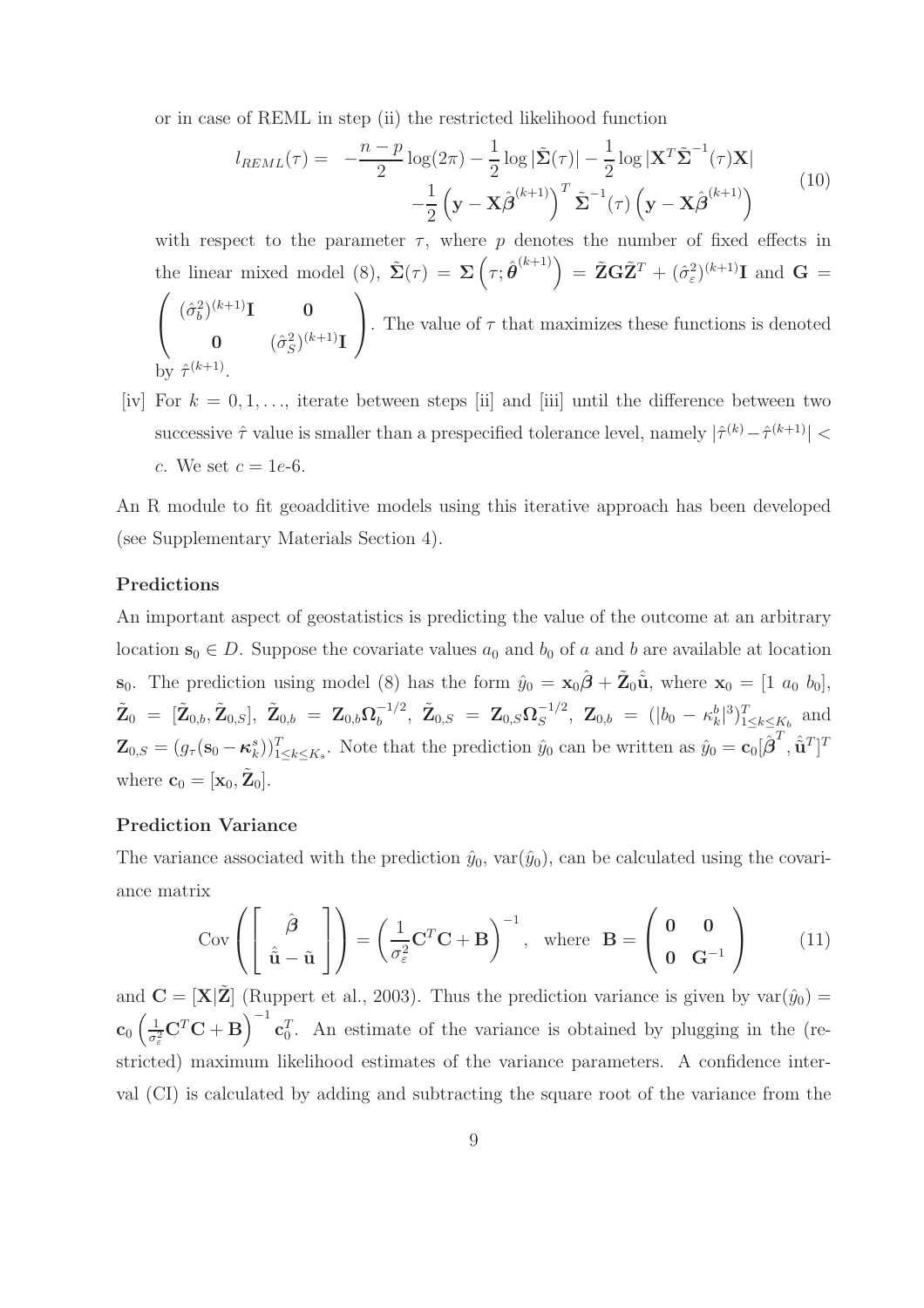prediction using the normal distribution as reference. We will observe in the simulation study in Section 4 that CIs based on this analytical expression of the variance do not reach acceptable nominal coverages. Gelfand et al. (2010) note that, indeed, uncertainty estimation is problematic with penalized spline methods in geostatistics, especially if the standard deviation of the measurement errors is not large compared to the changes in the underlying function.

We propose a bootstrap method to calculate the prediction variance that properly accounts for the uncertainty associated with the spatial component S. The procedure resembles bootstrap methods used in kriging to obtain bootstrapped prediction variances  $(Schelin and Sjöstedt-de Luna, 2010)$ . The procedure consists of the following steps:

- [i] From the original data, use the estimation method described above to obtain the estimates  $\hat{\tau}$ ,  $(\hat{\sigma}_b^2, \hat{\sigma}_s^2, \hat{\sigma}_{\xi}^2)$ ,  $\hat{\boldsymbol{\beta}}$  and  $\hat{\mathbf{u}} = (\hat{\mathbf{u}}_b^T, \hat{\mathbf{u}}_s^T)^T$ .
- [ii] Compute  $\mu^* =$  $\sqrt{ }$  $\overline{1}$ X  $\mathbf{x}_0$  $\setminus$  $\int \hat{\boldsymbol{\beta}} +$  $\sqrt{ }$  $\overline{1}$  $\tilde{\mathbf{Z}}_b$  $\tilde{\mathbf{Z}}_{0,b}$  $\setminus$  $\hat{\mathbf{u}}_b$ . If the model in (8) also contains a random intercept, this is included in  $\mu^*$  where the random intercepts are drawn from a normal distribution with mean zero and variance equal to the estimated random intercept variance.
- [iii] Let  $\mathbf{s}_{n+1} = \mathbf{s}_0$  and construct a  $(n+1) \times (n+1)$  matrix  $\mathbf{\Xi}$  with *ij*th entry  $\hat{\sigma}_S^2 g_{\hat{\tau}}(\mathbf{s}_i \mathbf{s}_j)$ . The Cholesky decomposition yields  $\mathbf{\Xi} = \mathbf{L}\mathbf{L}^T$ , where  $\mathbf{L}$  is a lower triangular  $(n+1) \times$  $(n+1)$  matrix (Stewart, 1973). Values  $S^*$  representing the spatial component can be simulated by  $S^* = L\epsilon$ , where  $\epsilon = (\epsilon_1, \ldots, \epsilon_{n+1})^T$  is a vector of uncorrelated normally distributed random variables with zero mean and unit variance.
- [iv] Let  $(\tilde{\mathbf{y}}^{*T}, \tilde{y}_0^*)^T = \boldsymbol{\mu}^* + \mathbf{S}^*$  and  $(\mathbf{y}^{*T}, y_0^*)^T = \boldsymbol{\mu}^* + \mathbf{S}^* + \boldsymbol{\varepsilon}$ , where  $\boldsymbol{\varepsilon} = (\varepsilon_1, \dots, \varepsilon_{n+1})^T$  and  $\varepsilon_i \stackrel{i.i.d.}{\sim} \mathcal{N}(0, \hat{\sigma}_\varepsilon^2)$  for  $1 \leq i \leq n+1$ .
- [v] Using the y <sup>∗</sup> as response values, fit model (8) using the estimation method described above to obtain the estimates  $\hat{\tau}^*, (\hat{\sigma}_b^{*2}, \hat{\sigma}_s^{*2}, \hat{\sigma}_\varepsilon^{*2}), \hat{\boldsymbol{\beta}}^*$  and  $\hat{\mathbf{u}}^* = (\hat{\mathbf{u}}_b^{*T}, \hat{\mathbf{u}}_S^{*T})^T$ . Define  $\hat{y}^*_0 = \mathbf{x}_0 \hat{\boldsymbol{\beta}}^* + \tilde{\mathbf{Z}}_0 \hat{\tilde{\mathbf{u}}}^*.$
- [vi] Using steps [ii]-[v], construct B bootstrap replicates  $(\tilde{y}_0^{*(b)})$  $\hat{y}_0^{*(b)}, \hat{y}_0^{*(b)}$  $\binom{*(0)}{0}$ <sub>1 $\leq b \leq B$ </sub>. The bootstrap prediction variance of  $\hat{y}_0$  is  $\frac{1}{B} \sum_{b=1}^B \left( \hat{y}_0^{*(b)} - \tilde{y}_0^{*(b)} \right)$  ${*(b) \choose 0}^2$ .

The time consuming part of the bootstrap procedure is the model fitting in step  $[v]$ . We consider an approximation to the proposed bootstrap procedure by fixing the scale and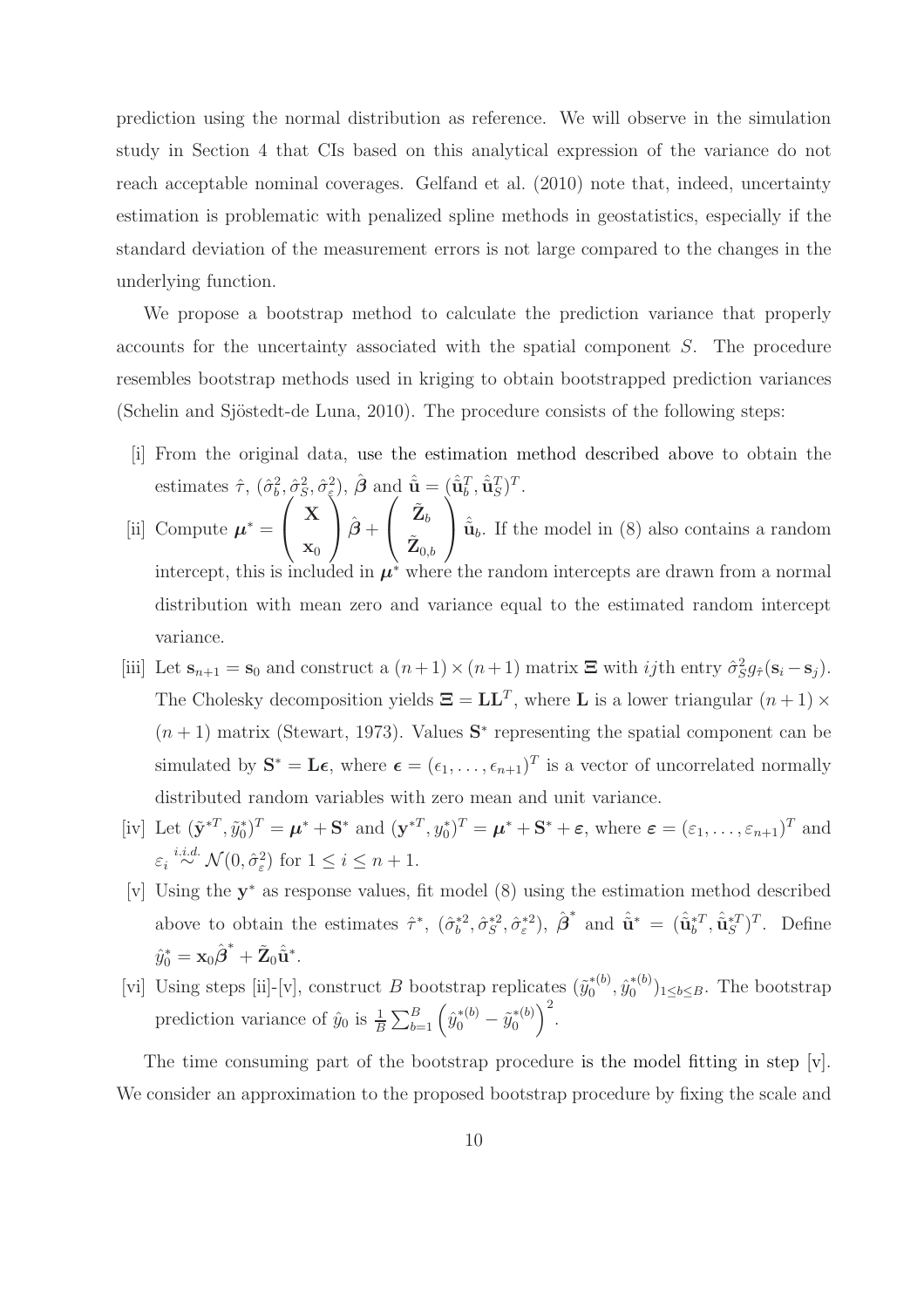variance parameters in step [v] at their original estimates, namely  $\hat{\tau}$  and  $(\hat{\sigma}_b^2, \hat{\sigma}_s^2, \hat{\sigma}_\varepsilon^2)$ . Consequently, the computation of estimates  $\hat{\boldsymbol{\beta}}^*$  and  $\hat{\tilde{\mathbf{u}}}^*$  involve only matrix operations, namely  $\hat{\boldsymbol{\beta}}^* = (\mathbf{X}^T \tilde{\boldsymbol{\Sigma}}^{-1} \mathbf{X})^{-1} \mathbf{X}^T \tilde{\boldsymbol{\Sigma}}^{-1} \mathbf{y}^*$  and  $\hat{\mathbf{u}}^* = \mathbf{G} \tilde{\mathbf{Z}}^T \tilde{\boldsymbol{\Sigma}}^{-1} (\mathbf{y}^* - \mathbf{X} \hat{\boldsymbol{\beta}}^*)$ . In this manner, a bootstrapped prediction variance (with  $B=500$ ) is obtained fast (*e.g.*, within three seconds on a laptop personal computer with Intel Core i5-4210M @ 2.60HGz processor). In Section 4, we investigate the performance of this approximated bootstrap procedure in a simulation study.

The estimated parameters  $\hat{\boldsymbol{\beta}}^*$  and  $\hat{\tilde{\mathbf{u}}}^*$  can also be used to calculate 95% pointwise bootstrap confidence intervals of the non-linear effect and the spatial component S.

#### Deriving the Covariogram from the Geoadditive Model

From model (3) and (8) it follows that the spatial covariance of y implied by the spatial component S is given by  $\Sigma_S = \tilde{\mathbf{Z}}_S(\sigma_S^2 \mathbf{I}) \tilde{\mathbf{Z}}_S^T = \sigma_S^2 \tilde{\mathbf{Z}}_S \tilde{\mathbf{Z}}_S^T$ . Let  $\mathbf{y}_k = (y_1, \ldots, y_{K_s})^T$  be the response values at the  $K_s$  knots  $(\kappa_1^s, \ldots, \kappa_{K_s}^s)^T$ . It follows that the spatial covariance between  $y_k$  and  $y_0$  at an arbitrary spatial location  $s_0$  is given by  $cov^{(S)}(y_k, y_0) = \sigma_S^2 \tilde{\mathbf{Z}}_{k,S} \tilde{\mathbf{Z}}_{0,S}^T$ , where  $\tilde{\mathbf{Z}}_{k,S} = \mathbf{Z}_{k,S} \mathbf{\Omega}_{S}^{-1/2}$  $S^{-1/2}$  and  $\mathbf{Z}_{k,S}$  is a  $K_s \times K_s$  matrix with  $kk'$ th entry  $g_\tau(\kappa_k^s - \kappa_{k'}^s)$ . We thus have that  $\mathbf{Z}_{k,S} = \mathbf{\Omega}_S$  (Section 2) which implies  $\tilde{\mathbf{Z}}_{k,S} = \mathbf{\Omega}_S \mathbf{\Omega}_S^{-1/2}$  $S^{\frac{-1}{2}}$ . If  $\Omega_S$  is positive semi-definite it further follows that  $\widetilde{\mathbf{Z}}_{k,S} = \mathbf{\Omega}^{1/2}_{S}$  $S^{1/2}$  (Searle, 1982). Since  $\tilde{\mathbf{Z}}_{0,S} = \mathbf{Z}_{0,S} \mathbf{\Omega}_{S}^{-1/2}$  $s^{-1/2}$  it follows that

$$
cov^{(S)}(\mathbf{y}_k, y_0) = \sigma_S^2 \Omega_S^{1/2} \Omega_S^{-1/2} \mathbf{Z}_{0,S}^T = \sigma_S^2 \mathbf{Z}_{0,S}^T
$$
(12)

and thus

$$
cov^{(S)}(\mathbf{y}_k, y_0) = \sigma_S^2 \{ g_\tau (\mathbf{s}_0 - \boldsymbol{\kappa}_k^s) \}_{1 \le k \le K_s}.
$$
\n(13)

Thus  $cov^{(S)}(\mathbf{y}_k, y_0)$  is fully defined by  $\sigma_S^2$ ,  $\tau$  and the function  $g_{\tau}$  used as basis function for the spatial component S in (3). The covariance  $cov^{(S)}(\mathbf{y}_k, y_0)$  is similar in form as the covariogram functions used in kriging. Since the considered functions  $g_{\tau}$  only depend on the distance  $\|\mathbf{h}\|$  between two spatial points, the implied covariogram can be calculated by  $\sigma_S^2 g_\tau(\mathbf{h})$  for every distance  $\|\mathbf{h}\|$ . We further note that the value of the implied covariogram at a distance zero is  $\sigma_S^2 + \sigma_{\varepsilon}^2$ . This is equivalent as the covariogram in kriging when it is assumed that the nugget of the covariogram is entirely made out of the measurement error variance.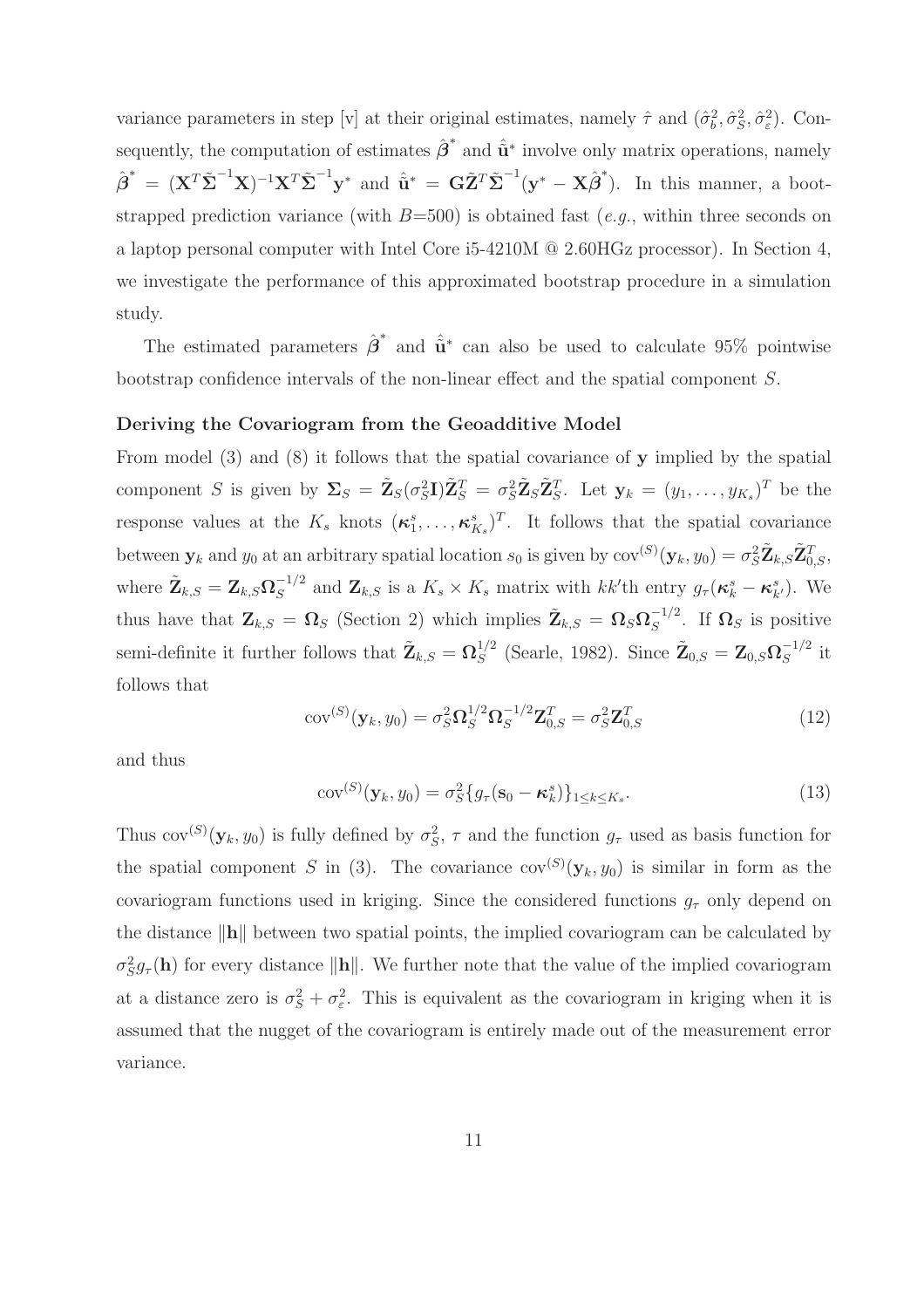To be able to derive (13), we used the condition that  $\Omega_S$  is positive semi-definite. Most of the typically used covariogram functions imply a positive semi-definite matrix  $\Omega<sub>S</sub>$  (see Supplementary Materials). Without this condition, the implied covariance in (13) does not hold. For example, thin plate splines do not imply a positive semi-definite matrix  $\Omega_S$  when used to model the spatial component S. Therefore, a covariogram cannot be derived for thin plate splines, however they imply a generalized covariance function (Cressie, 1993).

### 4 Simulation Study

In order to evaluate the proposed methodology we carried out a simulation study. We focus on two scenarios: (1) Data is simulated from a spatial process with constant mean; and (2) Data is simulated from a spatial process with a mean function depending on two covariates.

#### No Covariates

We consider as spatial domain the unit square with a resolution of  $0.01 \times 0.01$ . Data at a spatial location  $\mathbf{s} = (s_x, s_y)$  on this square is simulated using the model

$$
y_{\mathbf{s}} = S(\mathbf{s}) + \varepsilon_{\mathbf{s}},\tag{14}
$$

where  $\varepsilon_{s} \sim \mathcal{N}(0, \sigma_{\varepsilon}^{2})$  and  $S(s)$  is a zero-mean Gaussian Random Field (GRF) (Gelfand et al., 2010) with one of the following four distinct covariogram models:

- Exponential covariogram:  $C(\mathbf{h}) = c_s \exp(-\mathbf{h})$  $\|\mathbf{h}\|$  $\frac{\mathbf{h}\parallel}{\tau}\bigg)$
- Matérn covariogram  $(\nu = 3/2)$ :  $C(\mathbf{h}) = c_s \exp(-\mathbf{h})$  $\|\mathbf{h}\|$  $\frac{\mathbf{h}\parallel}{\tau}$   $\left(1+\frac{\|\mathbf{h}\|}{\tau}\right)$
- Spherical covariogram:  $C(\mathbf{h}) = c_s \left(1 \frac{3}{2}\right)$ 2  $\frac{\Vert \mathbf{h} \Vert}{\tau} + \frac{1}{2}$ 2  $\|\mathbf{h}\|^3$  $\frac{\mathbf{h}\|^3}{\tau^3}\bigg)\,I_{\|\mathbf{h}\|\leq \tau}$
- Gaussian covariogram:  $C(\mathbf{h}) = c_s \exp \left(-\frac{1}{2}\mathbf{h} \cdot \mathbf{h} \cdot \mathbf{h} \cdot \mathbf{h} \cdot \mathbf{h} \cdot \mathbf{h} \cdot \mathbf{h} \cdot \mathbf{h} \right)$  $\|\mathbf{h}\|^2$  $\frac{\mathbf{h}\|^{2}}{\tau^{2}}\bigg)$

Note that  $\varepsilon_{\mathbf{s}}$  represents the so-called nugget effect in kriging which consist entirely out of measurement error in this case. As parameter values we consider  $\sigma_{\varepsilon}^2 = 0.10$  and in all four covariogram models  $c_s = 0.50$  and  $\tau = 0.15$ . For each covariogram model we obtained 250 simulated realizations using (14). In each realization a random sample is drawn. For the exponential and Matérn covariogram we consider a sample of size  $n = 200$ , and for the spherical and Gaussian covariogram  $n = 500$ .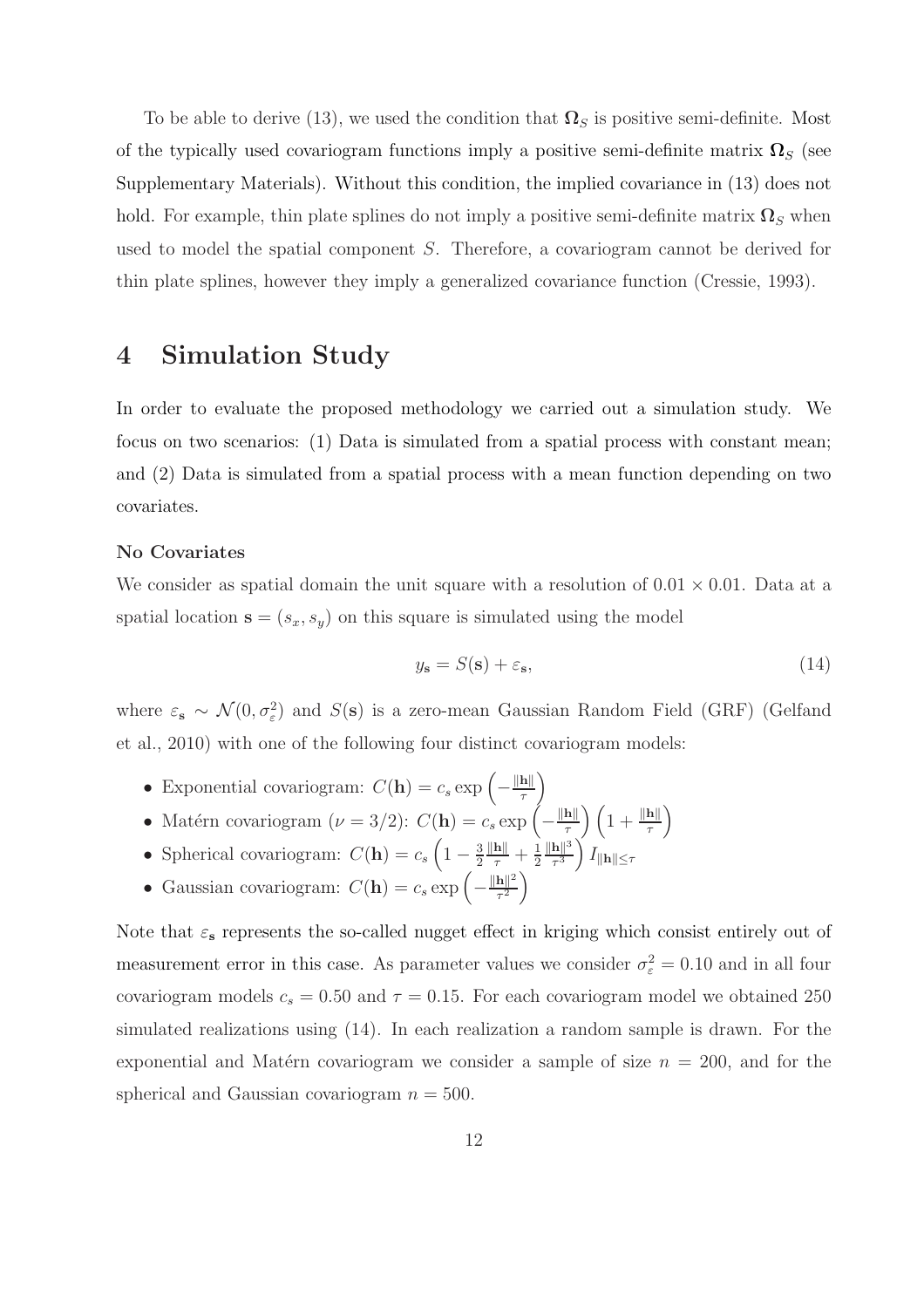For each simulated dataset, the covariogram parameters  $(c_s, \tau)$  and the measurement error parameter  $\sigma_{\varepsilon}^2$  were estimated using seven different methods. [1] Direct maximum likelihood  $(D_{ML})$  parameter estimation for GRFs, and [2] Direct restricted maximum likelihood (DREML) parameter estimation for GRFs. We use the term *direct* to indicate to all parameters are estimated jointly. [3] Weighted least squares (WLS) estimation using Cressie's (1985) weights of the empirical semivariogram. [4] Maximum likelihood estimation of the geoadditive model with  $\tau$  fixed at (6) (GM1<sub>ML</sub>), and [5] restricted maximum likelihood estimation of the geoadditive model with  $\tau$  fixed at (6) (GM1<sub>REML</sub>). [6] Maximum likelihood estimation of the geoadditive model using the estimation procedure proposed in Section 3  $(GM2<sub>ML</sub>)$ . [7] Restricted maximum likelihood estimation of the geoadditive model using the estimation procedure proposed in Section 3 ( $\text{GM2}_{REML}$ ). For each estimation method the mean function contains only the intercept.  $D_{ML}$ ,  $D_{REML}$  and WLS are often used methods in kriging to obtain covariogram parameter estimates (for more details on these estimation methods we recommend Gelfand et al., 2010).

In addition to estimation performance of the covariogram parameters, the prediction performance corresponding to each of the seven methods is also evaluated. The predictive performance is investigated at five locations on the considered spatial domain, namely  $(0.50,0.50), (0.05,0.05), (0.05,0.95), (0.95,0.05)$  and  $(0.95,0.95)$ . For  $D_{ML}$ ,  $D_{REML}$  and WLS, the standard ordinary kriging equations are used to obtain predictions and kriging variances (Cressie, 1993). For  $GML_{ML}$ ,  $GML_{REML}$ ,  $GML_{ML}$  and  $GML_{REML}$ , predictions are made as described in Section 3. The prediction variances are calculated using the analytical formula using the covariance matrix (11). For  $GM2_{ML}$  and  $GM2_{REML}$ , we also use the bootstrap approach presented in Section 3 to obtain prediction variances. The prediction performance was measured by the mean squared error averaged over the five locations. Using the prediction variances, 95% pointwise confidence intervals (CIs) are calculated using the normal distribution as reference (i.e.,  $\pm 1.96 \times$  the square root of the prediction variance). The reported nominal coverages of the CIs are calculated by averaging over the five prediction locations.

For each covariogram model used to simulate the GRF, we use the same covariogram model to perform parameter estimation. For example, when the exponential covariogram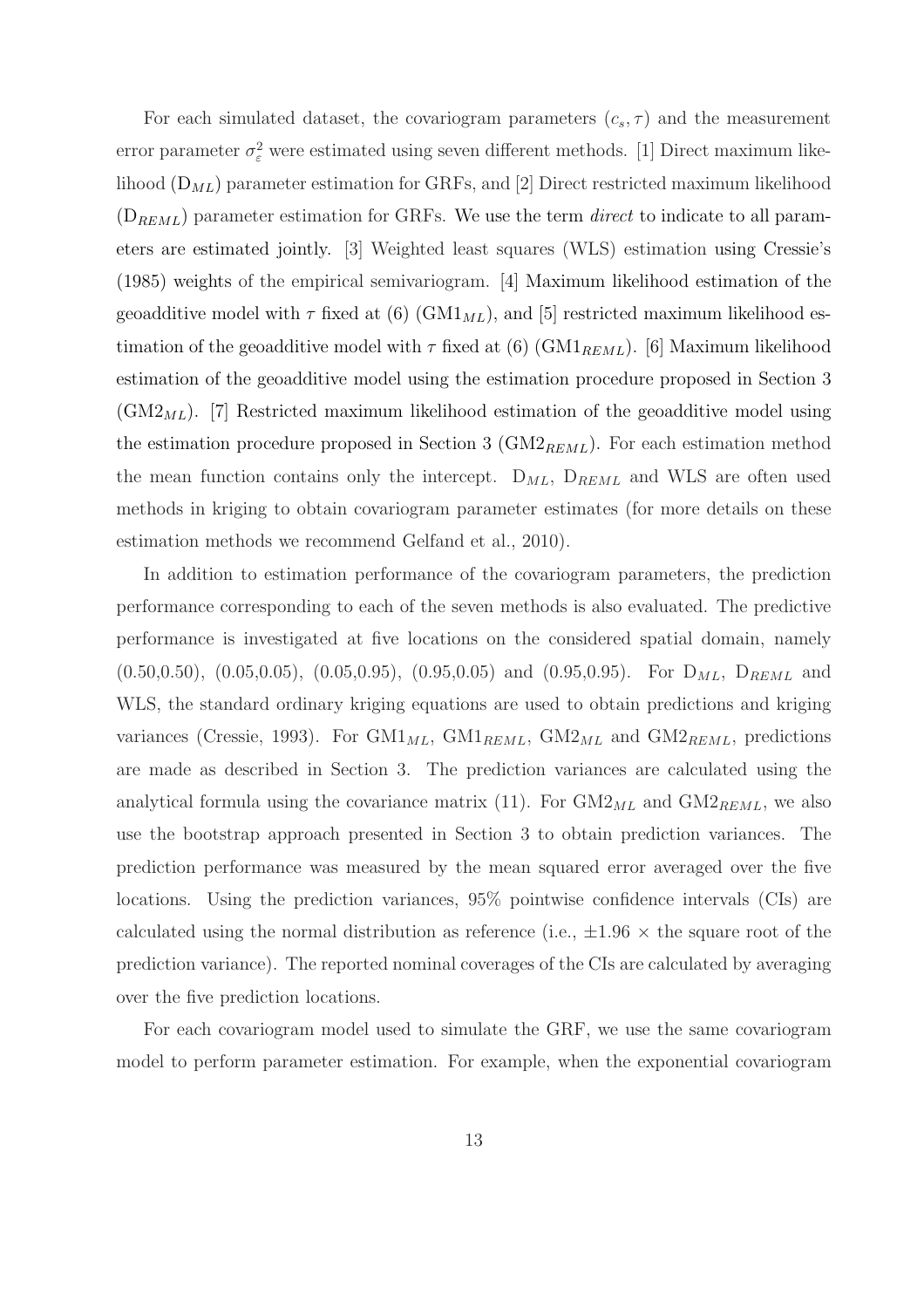

Figure 1: Boxplots of the estimated covariogram parameters  $(c_s, \tau)$  and the measurement error parameter  $\sigma_{\varepsilon}^2$  over 250 simulations using seven methods (see text). Data is simulated according to model (14) with the exponential covariogram model.

is used to simulate data for the GRF S, the exponential function  $g<sub>\tau</sub>$  is also used in the geoadditive model. For the simulations using the exponential, Matérn and spherical covariogram models all sampled locations are used as knots. For the simulations using the Gaussian covariogram model only 150 knots are used since surfaces obtained from a Gaussian covariogram are more smooth.

Results are displayed in Figure 1 and Tables 1-2. Results for the ratio  $c_s/\tau$  are also presented since this ratio is known to affect predictions more than either the parameters  $c_s$  and  $\tau$  do individually in kriging (Stein and Handcock, 1989). As expected, estimated covariogram parameters using  $GML_{ML}$  and  $GML_{REML}$  are seriously biased, which also affects the estimation of the measurement error parameter  $\sigma_{\varepsilon}^2$ . GM2<sub>ML</sub> and GM2<sub>REML</sub> perform well and yield very similar results as the direct likelihood approaches  $D_{ML}$  and  $D_{REML}$ . Results for other covariogram models are qualitatively similar (see Supplementary Materials Figures 1-3)

With respect to MSE (Table 1), it is observed that the geoadditive model in which  $\tau$  is estimated using the proposed procedure  $(GM2_{ML}$  and  $GM2_{REM}$ ) performs well and similar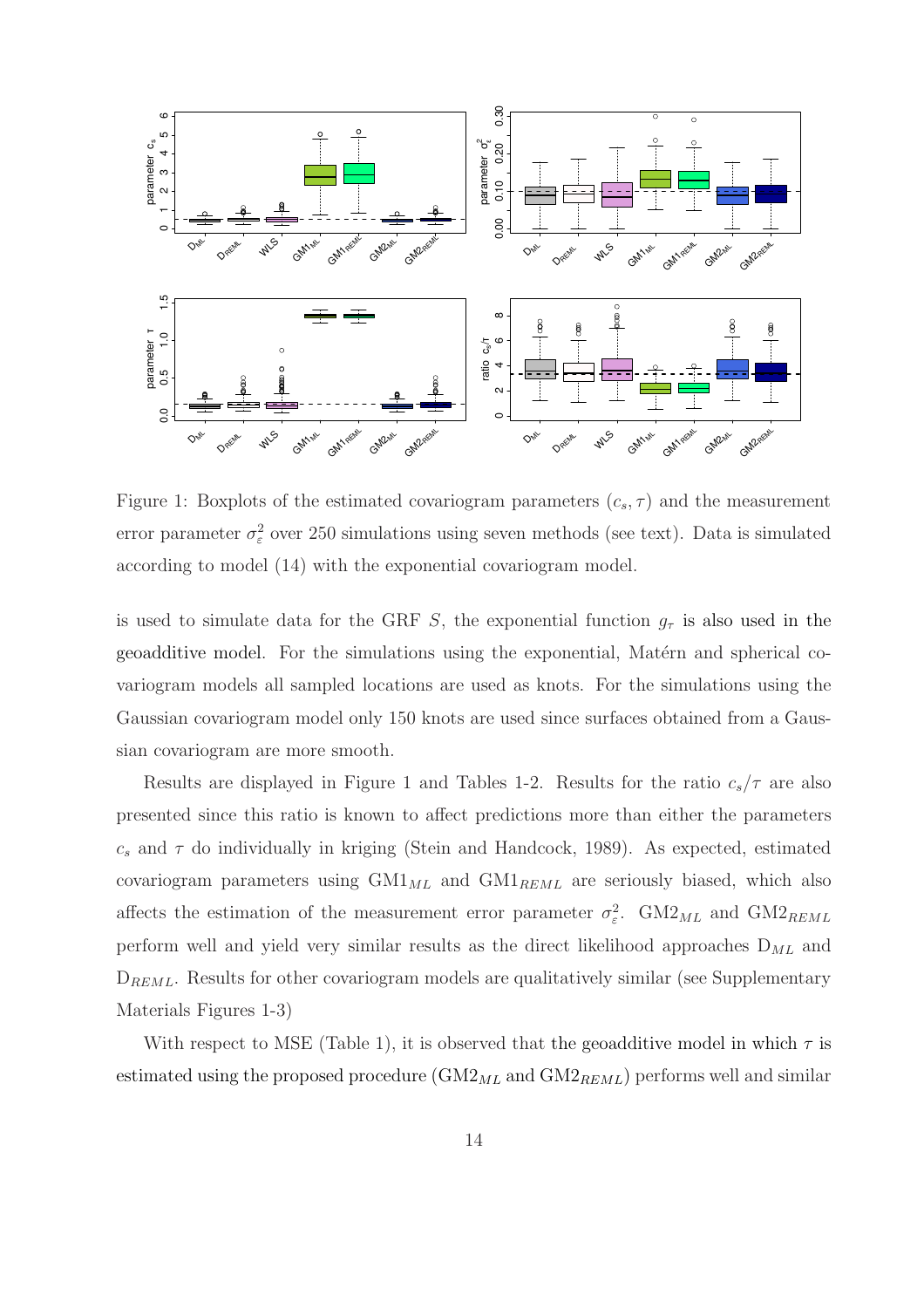|                             | $D_{ML}$ | $D_{REML}$ | <b>WLS</b> |            | $\mathrm{GMI}_{ML}$ $\mathrm{GMI}_{REML}$ | $\mathrm{GM2}_{ML}$ | $\mathrm{GM2}_{REML}$ |  |  |  |  |
|-----------------------------|----------|------------|------------|------------|-------------------------------------------|---------------------|-----------------------|--|--|--|--|
| Exponential covariogram     |          |            |            |            |                                           |                     |                       |  |  |  |  |
| $c_s$                       | $1.27\,$ | 1.83       | 115.88     | 626.45     | 678.70                                    | $1.27\,$            | 1.83                  |  |  |  |  |
| $\tau$                      | 0.21     | 0.40       | 41.72      | 139.58     | 139.58                                    | 0.21                | 0.40                  |  |  |  |  |
| $\sigma_{\varepsilon}^2$    | 0.13     | $0.13\,$   | $0.21\,$   | 0.25       | $0.22\,$                                  | 0.13                | 0.13                  |  |  |  |  |
| $c_s/\tau$                  | 140.29   | 122.72     | 222.59     | 177.82     | 160.24                                    | 140.35              | 122.76                |  |  |  |  |
| Matérn covariogram          |          |            |            |            |                                           |                     |                       |  |  |  |  |
| $\mathcal{C}_{\mathcal{S}}$ | 4.81     | 9.49       | 138.76     | $> 10^3$   | $> 10^3$                                  | 4.81                | 9.51                  |  |  |  |  |
| $\tau$                      | 0.16     | $0.23\,$   | $1.31\,$   | 138.80     | 138.80                                    | 0.16                | 0.23                  |  |  |  |  |
| $\sigma_{\varepsilon}^2$    | 0.02     | $0.02\,$   | $0.03\,$   | $0.03\,$   | $0.03\,$                                  | 0.02                | 0.02                  |  |  |  |  |
| $c_s/\tau$                  | 83.92    | 110.44     | 212.08     | $> 10^3$   | $> 10^3$                                  | 83.93               | 110.54                |  |  |  |  |
| Spherical covariogram       |          |            |            |            |                                           |                     |                       |  |  |  |  |
| $c_s$                       | 0.43     | 0.43       | 0.62       | $> 10^{3}$ | $> 10^3$                                  | 0.43                | 0.43                  |  |  |  |  |
| $\tau$                      | 0.02     | 0.02       | $0.03\,$   | 147.77     | 147.77                                    | 0.02                | 0.02                  |  |  |  |  |
| $\sigma_{\varepsilon}^2$    | 0.04     | $0.04\,$   | $0.08\,$   | $0.05\,$   | $0.05\,$                                  | $0.04\,$            | 0.04                  |  |  |  |  |
| $c_s/\tau$                  | 19.32    | 19.32      | $35.15\,$  | 28.16      | $29.33\,$                                 | 19.33               | 19.32                 |  |  |  |  |
| Gaussian covariogram        |          |            |            |            |                                           |                     |                       |  |  |  |  |
| $\mathcal{C}_{\mathcal{S}}$ | 1.32     | 1.45       | $2.91\,$   | $> 10^3$   | $> 10^3$                                  | 1.33                | 1.47                  |  |  |  |  |
| $\tau$                      | 0.01     | 0.01       | $0.05\,$   | 147.52     | 147.52                                    | 0.01                | 0.01                  |  |  |  |  |
| $\sigma_{\varepsilon}^2$    | 0.00     | $0.00\,$   | $0.01\,$   | 4.46       | $3.87\,$                                  | 0.00                | 0.00                  |  |  |  |  |
| $c_s/\tau$                  | 44.23    | 47.36      | 78.35      | $> 10^{3}$ | $> 10^{3}$                                | 44.66               | 48.02                 |  |  |  |  |

Table 1: MSE ( $\times$ 100) of the covariogram parameters ( $c_s$ ,  $\tau$ ), the measurement error parameter  $\sigma_{\varepsilon}^2$  and the ratio  $c_s/\tau$  over 250 simulations using seven methods (see text). Data is simulated according to model (14) with four different covariogram models.

as the direct likelihood methods. This implies that the proposed doubly iterative estimation procedure performs as good as direct likelihood methods for this simple simulation setting (no covariates or clustering). Thus although both methods are different, in  $D_{ML}$  and  $D_{REML}$ the spatial variation is modelled via a Gaussian process and in  $\text{GM2}_{ML}$  and  $\text{GM2}_{REML}$ the spatial variation is modelled through splines in the geoadditive model, they perform similar for this simulation setting. ML approaches yield slightly better results than REML approaches for the parameters  $c_s$  and  $\tau$ . However, for the ratio  $c_s/\tau$  there is no clear answer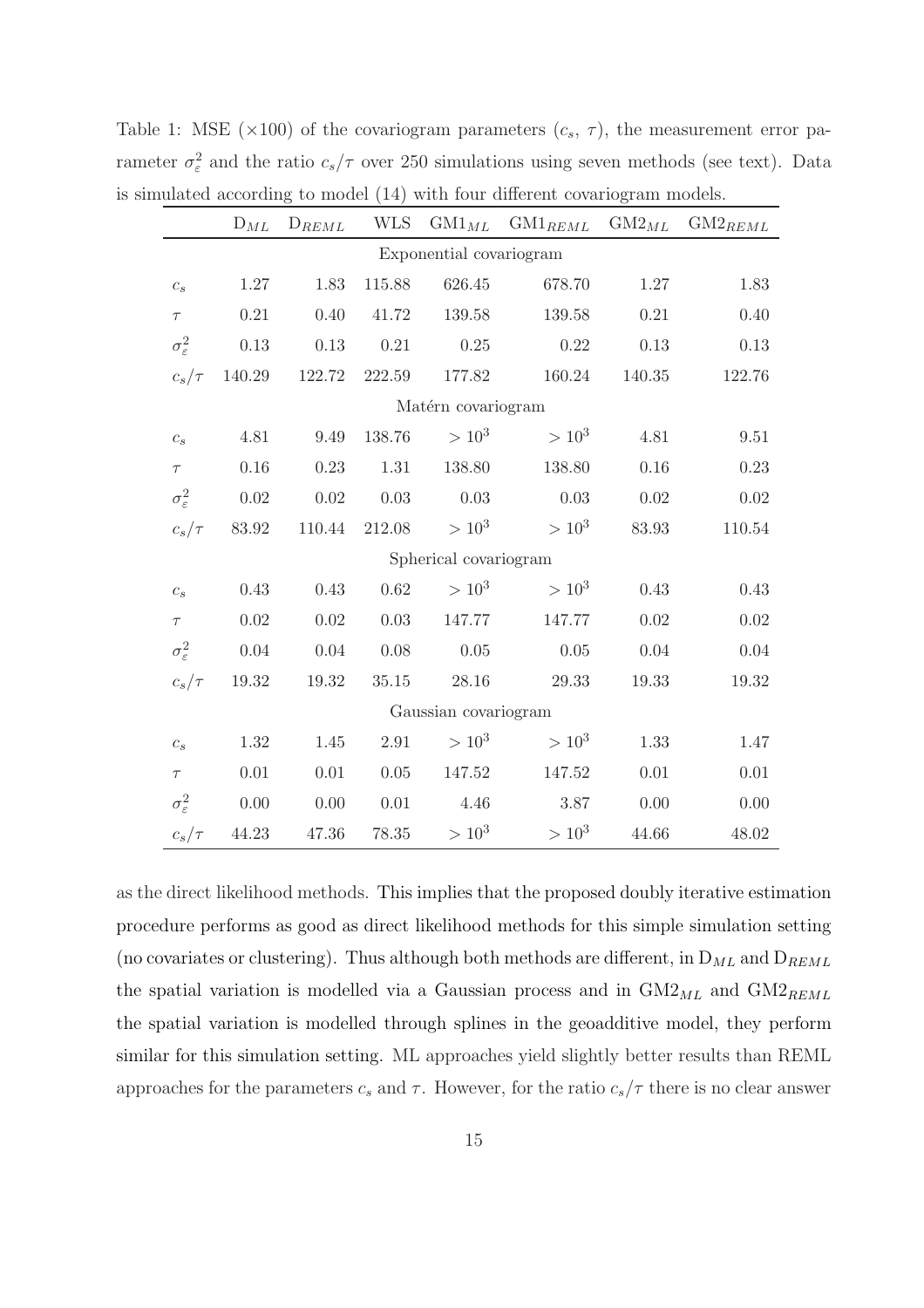|                                           | ${\rm D}_{ML}$ | $D_{REML}$ | WLS   |       | $\mathrm{GMI}_{ML}$ $\mathrm{GMI}_{REML}$ | $\mathrm{GM2}_{ML}$ | $\mathrm{GM2}_{REML}$ |  |  |  |  |
|-------------------------------------------|----------------|------------|-------|-------|-------------------------------------------|---------------------|-----------------------|--|--|--|--|
| Exponential covariogram                   |                |            |       |       |                                           |                     |                       |  |  |  |  |
| MSE(x100)                                 | 18.24          | 18.25      | 18.25 | 18.89 | 18.84                                     | 18.24               | 18.25                 |  |  |  |  |
| $95\%$ coverage                           | 94.0           | 93.8       | 94.1  | 67.1  | 67.0                                      | 56.8                | $57.9\,$              |  |  |  |  |
| $95\%$ coverage <sup><i>a</i></sup>       |                |            |       |       |                                           | 94.1                | 94.0                  |  |  |  |  |
| Matérn covariogram                        |                |            |       |       |                                           |                     |                       |  |  |  |  |
| MSE(x100)                                 | 4.82           | 4.78       | 4.94  | 4.99  | 4.97                                      | 4.82                | 4.78                  |  |  |  |  |
| $95\%$ coverage                           | 94.1           | 94.2       | 93.1  | 89.1  | 89.7                                      | 90.9                | $91.2\,$              |  |  |  |  |
| $95\%$ coverage <sup><math>a</math></sup> |                |            |       |       |                                           | 94.2                | 94.0                  |  |  |  |  |
| Spherical covariogram                     |                |            |       |       |                                           |                     |                       |  |  |  |  |
| MSE(x100)                                 | 16.08          | 16.08      | 16.27 | 16.42 | 16.41                                     | 16.08               | 16.08                 |  |  |  |  |
| $95\%$ coverage                           | 94.7           | 94.8       | 94.6  | 63.0  | 62.8                                      | 65.4                | 65.4                  |  |  |  |  |
| $95\%$ coverage <sup><i>a</i></sup>       |                |            |       |       |                                           | 94.6                | 94.5                  |  |  |  |  |
| Gaussian covariogram                      |                |            |       |       |                                           |                     |                       |  |  |  |  |
| MSE(x100)                                 | 2.35           | 2.35       | 2.47  | 15.46 | 14.32                                     | 2.35                | $2.35\,$              |  |  |  |  |
| $95\%$ coverage                           | 95.7           | 95.7       | 94.9  | 56.7  | 58.2                                      | 94.6                | 94.6                  |  |  |  |  |
| $95\%$ coverage <sup><i>a</i></sup>       |                |            |       |       |                                           | 95.9                | 96.0                  |  |  |  |  |

Table 2: MSE  $(\times 100)$  of the predictive performance and the nominal coverage of the 95% confidence intervals over 250 simulation using seven methods (see text). Data is simulated according to model (14) with four different covariogram models.

a: Based on the boostrap procedure described in Section 3.

whether ML or REML is better. The WLS approach does not perform as well as the direct likelihood estimators, which is in line with other simulations studies comparing  $D_{ML}$  and WLS (*e.g.*, Zimmerman and Zimmerman, 1991; Zhang and Zimmerman, 2007).  $GM1_{ML}$ and  $GMI_{REML}$  yield marked increases in the MSE of  $c_s$ ,  $\tau$  and  $c_s/\tau$ . This is expected since methods  $GMI_{ML}$  and  $GMI_{REML}$  do not pursue estimation of the covariogram parameters. However, this also leads to worse MSE results for the parameter  $\sigma_{\varepsilon}^2$ . This is clearly observed for the Gaussian covariogram case. Results are qualitatively similar over the different covariogram models.

Differences amongst the different approaches in terms of predictive performance (Table 2) are less pronounced. In particular,  $GM2_{ML}$  and  $GM2_{REML}$  perform similar as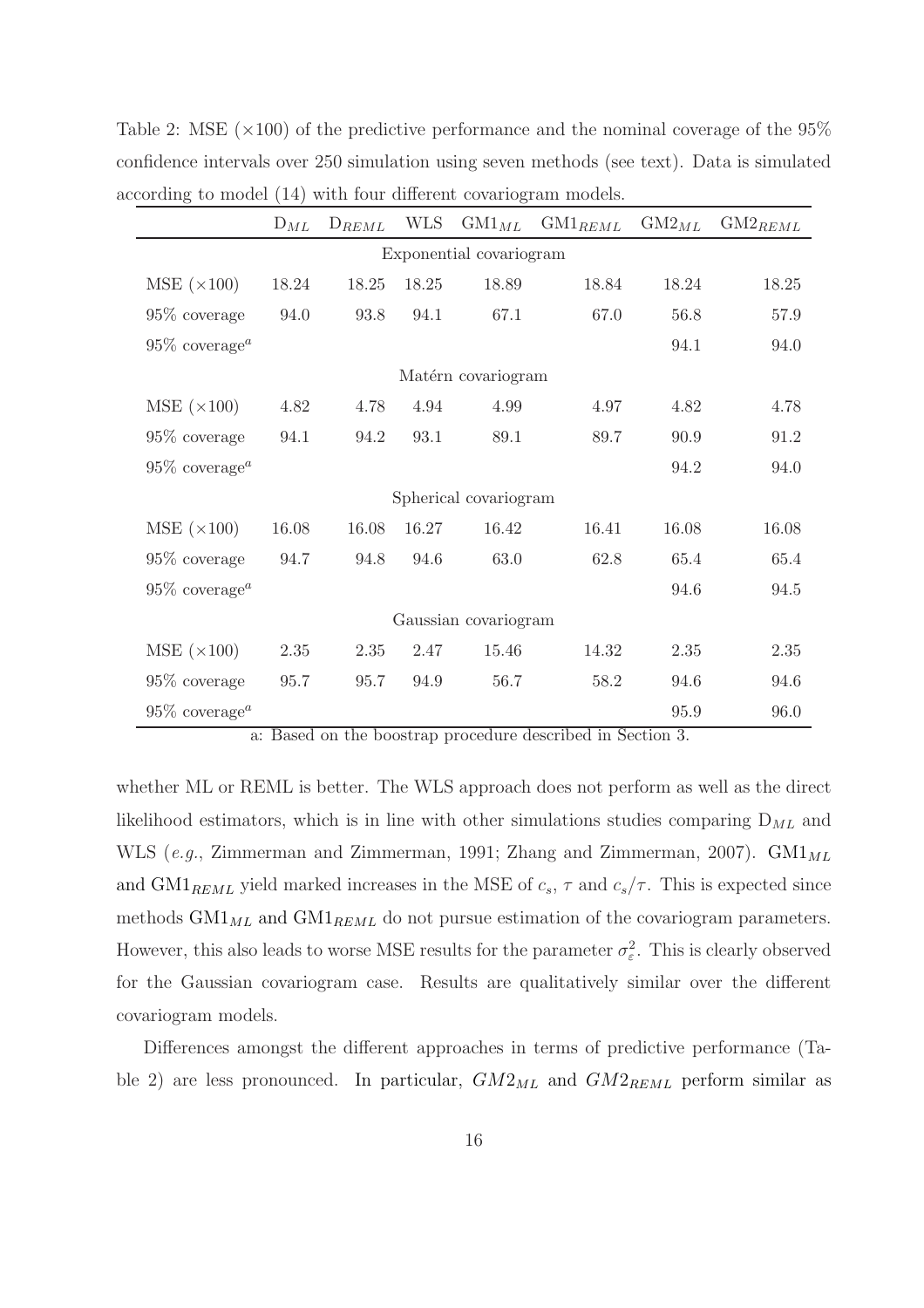the kriging methods using direct likelihood estimation  $(D_{ML}$  and  $D_{REML})$  and perform (slightly) better than  $GM1_{ML}$  and  $GM1_{REML}$ . However, for the Gaussian covariogram model there is a clear difference in MSE. Looking at the coverage of the predictions (Table 2), it is observed that the bootstrap prediction variance is necessary for  $GM2_{ML}$  and  $GM2_{REML}$  to obtain CIs with close to 95% nominal coverage.

Additional results with respect to prediction bias are given in the Supplementary Materials Figure 4. In Figure 5 in the Supplementary Materials, we also present the estimated covariogram functions.

#### Covariates

The simulation scenarios in the previous section all assumed a constant mean. In this section, we introduce covariate effects, namely one linear effect and one non-linear effect. Data on the unit square are now simulated using the model

$$
y_{\mathbf{s}} = S(\mathbf{s}) - 0.5x_{1\mathbf{s}} + \sin(2\pi x_{2\mathbf{s}}) + \varepsilon_{\mathbf{s}},\tag{15}
$$

where again  $\varepsilon_s \sim \mathcal{N}(0, \sigma_{\varepsilon}^2 = 0.10)$ ,  $x_{1s} \sim U(0, 1)$ ,  $x_{2s} \sim U(0, 1)$ , and  $S(s)$  is a GRF with a Gaussian covariogram model or a circular covariogram model, namely  $C(\mathbf{h}) =$  $c_s \left\{ 1 - \frac{2}{\pi} \right\}$  $\frac{2}{\pi} \left( \vartheta \sqrt{1 - \vartheta^2} + \arcsin \vartheta \right) \right\} I_{\|\mathbf{h}\| \leq \tau}$ , where  $\vartheta = \min \left( \frac{\|\mathbf{h}\|}{\tau} \right)$  $\left( \frac{\mathbf{h} \parallel}{\tau}, 1 \right)$ . Again, we consider  $c_s =$ 0.50,  $\tau = 0.15$  and obtain 250 simulated realizations from (15) from which a random sample of size  $n = 500$  is obtained. The estimation methods  $D_{ML}$ ,  $D_{REML}$ , WLS,  $GMI_{ML}$ ,  $GMI_{REML}$ ,  $GM2_{ML}$  and  $GM2_{REML}$  are used to obtain estimates of the covariogram parameters, the measurement error parameter  $\sigma_{\varepsilon}^2$  and predictions at five spatial locations. For  $D_{ML}$ ,  $D_{REML}$  and WLS, both covariates  $x_1$  and  $x_2$  enter the mean function linearly (only considering linear effects is a common choice for kriging methods). For the geoadditive models (GM1<sub>ML</sub>, GM1<sub>REML</sub>, GM2<sub>ML</sub> and GM2<sub>REML</sub>), the covariate  $x_1$  enters the model linearly and  $x_2$  non-linearly. The simulations using the circular covariogram model use all sampled locations as knots, and the simulations using the Gaussian covariogram model use 150 knots.

The results are displayed in Tables 3 and 4. It is observed that  $GM2_{ML}$  and  $GM2_{REML}$ perform the best for the estimation  $c_s$ ,  $\tau$  and  $\sigma_{\varepsilon}^2$ . As expected, entering the non-linear covariate  $x_2$  linearly in the mean function for  $D_{ML}$ ,  $D_{REML}$  and WLS has an effect on the estimation of the covariogram parameters. The higher MSE values for  $D_{ML}$ ,  $D_{REML}$  and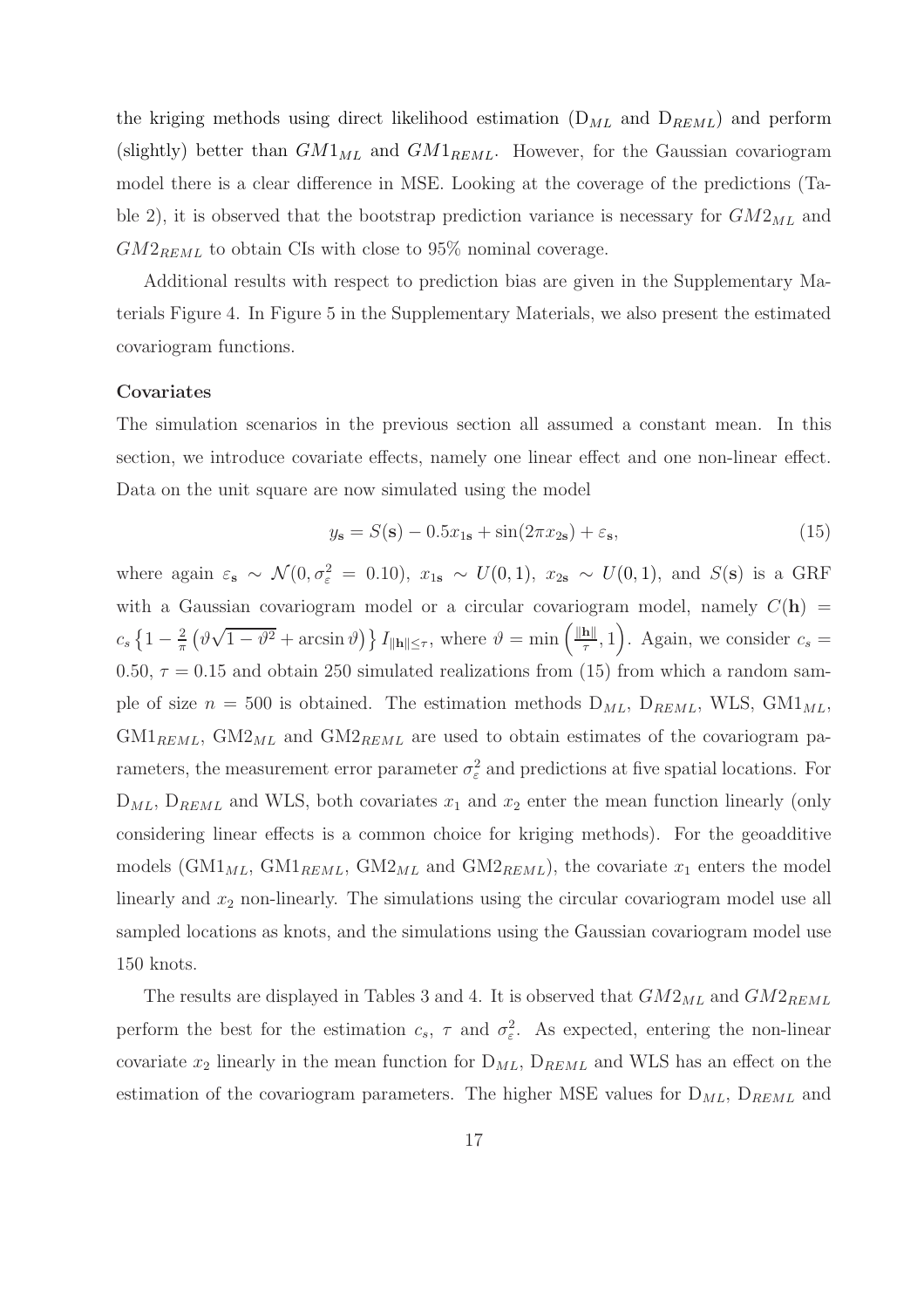| WLS<br>$\mathrm{GMI}_{ML}$<br>$\text{GMI}_{REML}$ $\text{GM2}_{ML}$<br>$D_{ML}$<br>$D_{REML}$<br>Gaussian covariogram<br>$> 10^3$<br>$> 10^3$<br>1.67<br>1.82<br>2.03<br>1.51<br>$c_s$<br>148.52<br>0.02<br>0.06<br>0.02<br>148.52<br>0.01<br>$\tau$<br>$\sigma_{\varepsilon}^2$<br>3.76<br>3.88<br>3.73<br>3.83<br>3.71<br>0.01<br>$> 10^3$<br>$> 10^3$<br>75.33<br>58.97<br>62.24<br>49.11<br>$c_s/\tau$<br>Circular covariogram<br>$> 10^3$<br>$> 10^3$<br>1.02<br>1.70<br>4.75<br>5.28<br>$c_s$ | mianova accoranze to moder (19) with two american covariogram models. |  |  |  |  |  |  |                     |  |  |  |  |
|-----------------------------------------------------------------------------------------------------------------------------------------------------------------------------------------------------------------------------------------------------------------------------------------------------------------------------------------------------------------------------------------------------------------------------------------------------------------------------------------------------|-----------------------------------------------------------------------|--|--|--|--|--|--|---------------------|--|--|--|--|
|                                                                                                                                                                                                                                                                                                                                                                                                                                                                                                     |                                                                       |  |  |  |  |  |  | $\text{GM2}_{REML}$ |  |  |  |  |
|                                                                                                                                                                                                                                                                                                                                                                                                                                                                                                     |                                                                       |  |  |  |  |  |  |                     |  |  |  |  |
|                                                                                                                                                                                                                                                                                                                                                                                                                                                                                                     |                                                                       |  |  |  |  |  |  | 1.55                |  |  |  |  |
|                                                                                                                                                                                                                                                                                                                                                                                                                                                                                                     |                                                                       |  |  |  |  |  |  | 0.01                |  |  |  |  |
|                                                                                                                                                                                                                                                                                                                                                                                                                                                                                                     |                                                                       |  |  |  |  |  |  | 0.01                |  |  |  |  |
|                                                                                                                                                                                                                                                                                                                                                                                                                                                                                                     |                                                                       |  |  |  |  |  |  | 50.06               |  |  |  |  |
|                                                                                                                                                                                                                                                                                                                                                                                                                                                                                                     |                                                                       |  |  |  |  |  |  |                     |  |  |  |  |
|                                                                                                                                                                                                                                                                                                                                                                                                                                                                                                     |                                                                       |  |  |  |  |  |  | 1.71                |  |  |  |  |
| 1.07<br>0.06<br>147.73<br>147.73<br>0.12<br>1.14<br>$\tau$                                                                                                                                                                                                                                                                                                                                                                                                                                          |                                                                       |  |  |  |  |  |  | 0.12                |  |  |  |  |
| $\sigma_{\varepsilon}^2$<br>3.91<br>4.10<br>3.96<br>0.03<br>0.17<br>0.13                                                                                                                                                                                                                                                                                                                                                                                                                            |                                                                       |  |  |  |  |  |  | 0.03                |  |  |  |  |
| 38.21<br>38.83<br>55.38<br>201.10<br>22.96<br>155.19<br>$c_s/\tau$                                                                                                                                                                                                                                                                                                                                                                                                                                  |                                                                       |  |  |  |  |  |  | 22.96               |  |  |  |  |

Table 3: MSE ( $\times$ 100) of the covariogram parameters ( $c_s$ ,  $\tau$ ), the measurement error parameter  $\sigma_{\varepsilon}^2$  and the ratio  $c_s/\tau$  over 250 simulations using seven methods (see text). Data is simulated according to model (15) with two different covariogram models.

Table 4: MSE  $(\times 100)$  of the predictive performance and the nominal coverage of the 95% confidence intervals over 250 simulation using seven methods (see text). Data is simulated according to model (15) with two different covariogram models.

|                                     | $D_{ML}$ | $D_{REML}$ | <b>WLS</b> | $\mathrm{GMI}_{ML}$ | $\mathrm{GMI}_{REML}$ | $GM2_{ML}$ | $GM2_{REML}$ |  |  |  |  |
|-------------------------------------|----------|------------|------------|---------------------|-----------------------|------------|--------------|--|--|--|--|
| Gaussian covariogram                |          |            |            |                     |                       |            |              |  |  |  |  |
| MSE(x100)                           | 23.65    | 23.64      | 23.88      | 14.61               | 14.61                 | 2.39       | 2.40         |  |  |  |  |
| $95\%$ coverage                     | 57.2     | 57.2       | 57.6       | 63.4                | 64.4                  | 94.8       | 94.8         |  |  |  |  |
| $95\%$ coverage <sup><i>a</i></sup> |          |            |            |                     |                       | 95.0       | 95.3         |  |  |  |  |
| Circular covariogram                |          |            |            |                     |                       |            |              |  |  |  |  |
| MSE(x100)                           | 37.68    | 37.67      | 37.67      | 15.50               | 15.10                 | 14.40      | 14.42        |  |  |  |  |
| $95\%$ coverage                     | 80.6     | 80.7       | 80.2       | 62.3                | 64.6                  | 68.5       | 68.5         |  |  |  |  |
| $95\%$ coverage <sup><i>a</i></sup> |          |            |            |                     |                       | 93.7       | 93.8         |  |  |  |  |

a: Based on the boostrap procedure described in Section 3.

WLS are mainly caused by an increase in the variability of the obtained estimates (see Supplementary Material Figures 9 and 10). The parameter estimates of  $\sigma_{\varepsilon}^2$  are biased for  $D_{ML}$ ,  $D_{REML}$  and WLS (see Supplementary Material Figures 9 and 10).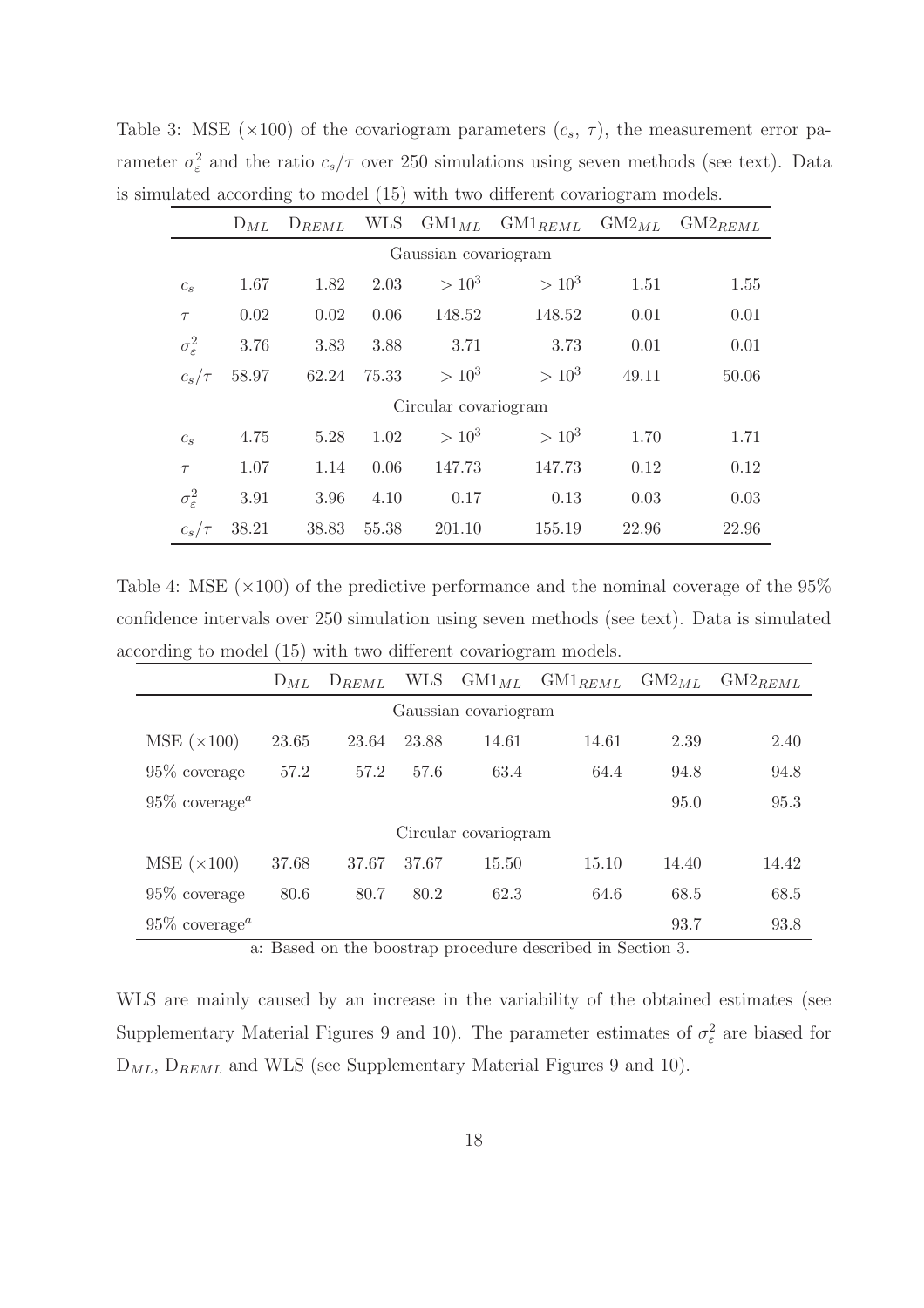In terms of prediction, the geoadditive models in which  $\tau$  is estimated using the proposed procedure  $(GM2_{ML}$  and  $GM2_{REML})$  outperform the other considered approaches (Table 4). The higher MSE values for  $D_{ML}$ ,  $D_{REML}$ , WLS,  $GMI_{ML}$  and  $GMI_{REML}$  are associated with higher variability of the obtained predictions (see Supplementary Material Figure 8). The prediction bias is negligible for all considered methods. For the circular covariogram model, we observe that the bootstrap approach for variance estimation using  $GM2<sub>ML</sub>$  and  $GM2<sub>REML</sub>$  is necessary to obtain acceptable nominal coverage values for the 95% CIs.

The covariate effects of  $x_1$  and  $x_2$  are both well estimated for the geoadditive model approaches (see Supplementary Material Figures 11-13). Similar as the predictive performance,  $GM2<sub>ML</sub>$  and  $GM2<sub>REM</sub>$  yield less variable estimates of the covariate effects.

### 5 Data Application

We apply our proposed methodology on two data examples. In the Supplementary Materials Section 3, additional tables and graphical results are provided, as well as an additional example.

#### Paraná State, Brazil, Rainfall Data

In this first application, average precipitation levels throughout Paraná State, Brazil, are considered. Data is available on 143 locations and the response represents average winter (dry season) rainfall. Figure 2 (a) presents the data. No covariate information is available. This dataset is available from the R-package geoR. This data was also used by Diggle and Ribeiro (2002) to illustrate methodology on Bayesian inference of Gaussian model-based geostatistics. We will analyse this data using the geoadditive model which is fitted using the proposed procedure in Section 3 and compare results with results in Diggle and Ribeiro (2002).

The data will be analysed using the following geoadditive model

$$
y_i = \beta_0 + \beta_1 s_{1i} + \beta_2 s_{2i} + S(\mathbf{s}_i) + \varepsilon_i, \qquad 1 \le i \le 143,
$$
 (16)

where  $s_1$  and  $s_2$  are the latitude and longitude of the spatial location s. We consider different choices for  $g<sub>\tau</sub>$  to model the spatial component S in (16) and compare different model fits using AIC (Akaike, 1973). All data locations are used as knots in the analysis.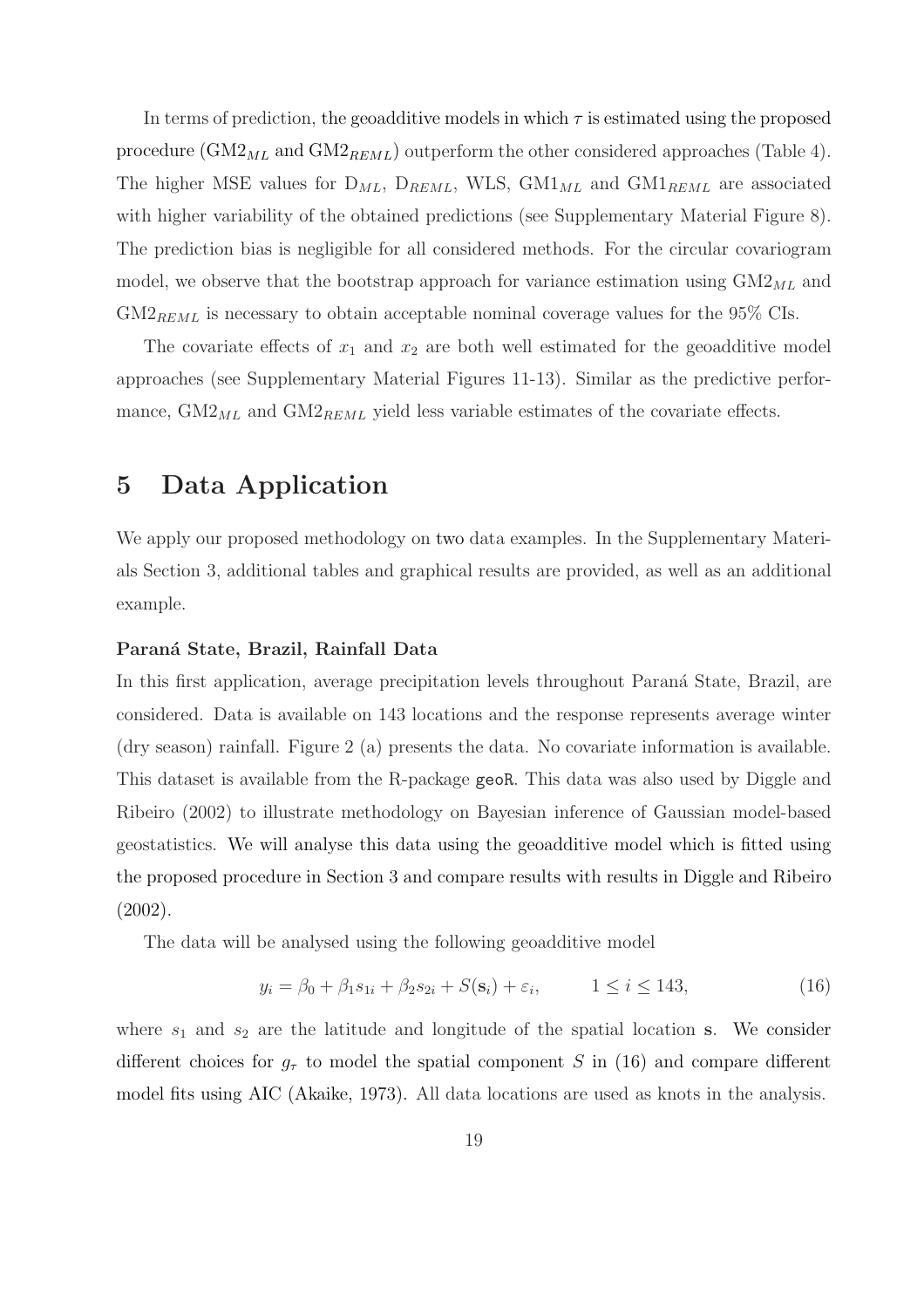

Figure 2: (a) Map of Paraná State, Brazil, showing the locations and corresponding recorded average precipitation values; (b) Predicted surface based on geoadditive model (16) fitted using the proposed estimation procedure in Section 3; (c) Prediction variance using the bootstrap approach described in Section 3; (d) Estimated Covariogram obtained by Diggle and Ribeiro (2002) and based on geoadditive model (16).

The lowest AIC value for the geoadditive model fitted using the proposed methodology is observed for a circular  $g_{\tau}$  function (see Supplementary Materials). The predicted surface and associated prediction variances based on the bootstrap approach for the geoadditive model are given in Figures 2 (b)-(c). The model chooses 29.9 degrees-of-freedom for the spatial component  $S$  in (16). This indicates that there is a strong non-planar spatial trend in the data. The prediction map is very similar to the one obtained by Diggle and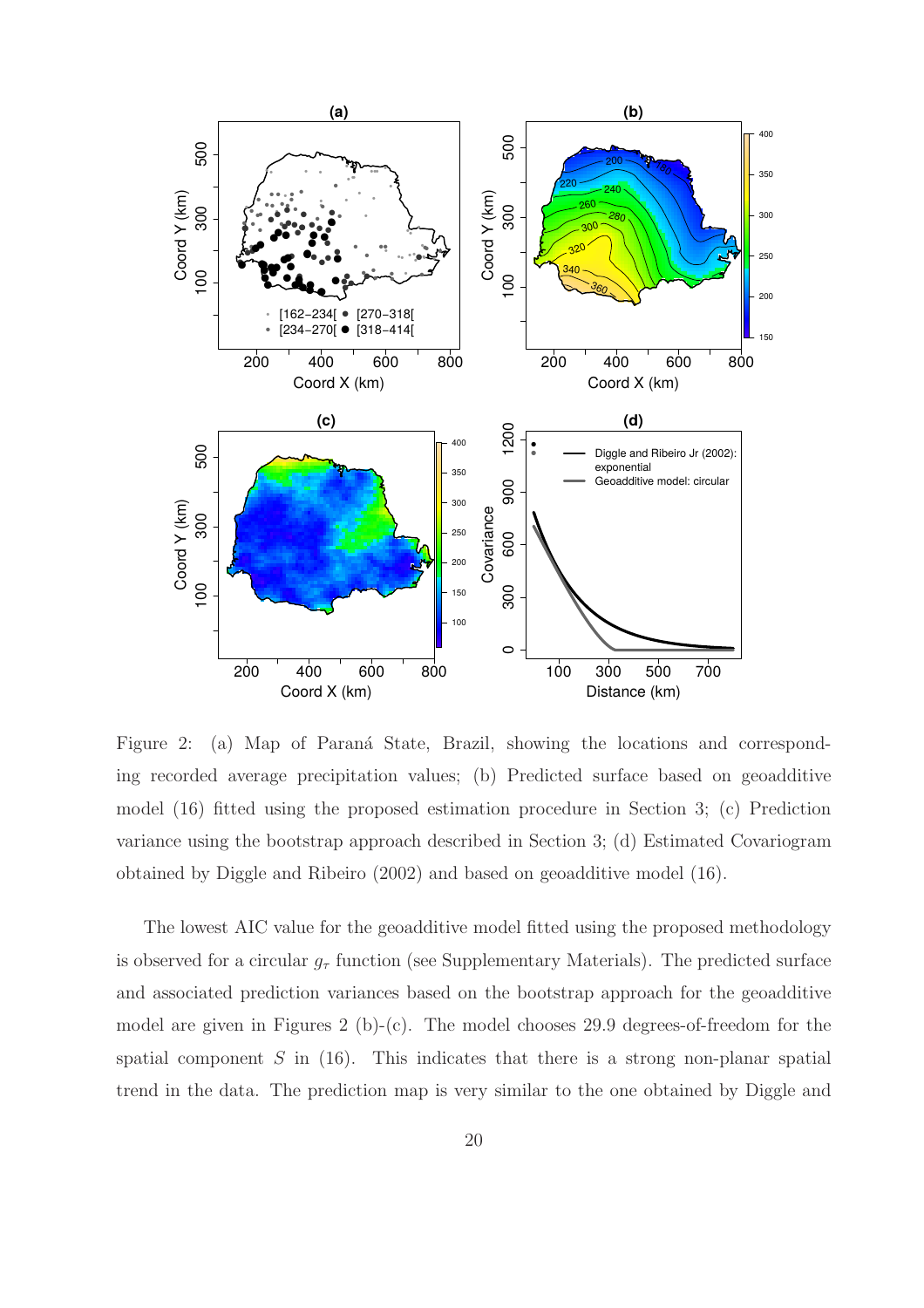Ribeiro (2002) which is based on a Bayesian geostatistical analysis using an exponential covariogram. Figure 2 (d) presents the implied covariogram function of the best fitting geoadditive model, together with the estimated covariogram (based on direct maximum likelihood estimation using an exponential covariogram) obtained by Diggle and Ribeiro (2002).

We note that the geoadditive model using an exponential  $g<sub>\tau</sub>$  function fitted using the proposed methodology yields similar results as obtained using direct maximum likelihood estimation in Diggle and Ribeiro (2002). Furthermore, for each choice of the function  $g_{\tau}$ , all estimated covariogram parameters using the geoadditive model fitted using the proposed methodology were similar as results obtained by direct likelihood estimation (see Supplementary Materials). This can be expected, since model (16) only includes linear covariate effects. It was also observed that geoadditive models fixing  $\tau$  at (6) have higher AIC values than the geoadditive models fitted using the proposed estimation procedure in Section 3.

#### Meuse Dataset

The Meuse data is a classical geostatistical dataset used frequently to demonstrate various geostatistical analyses. The dataset comprises of four heavy metals measured in the top soil in a flood plain along the river Meuse. Polluted sediment is carried by the river, and mostly deposited close to the river bank. In total, 155 heavy metal concentration measurements (ppm) are available along with a number of soil and landscape variables. This dataset is available in the R-package gstat.

The goal is to create a prediction map of the lead concentrations using the distance to the river as covariate. Additionally, the landscape class variable *landuse* is used in the model. The landuse variable takes 15 different values and is considered as a clustering variable which is accounted for by a random intercept. One measurement has no information on the landuse value and is, consequently, deleted from the analysis. Thus, in total, 154 lead concentration measurements are available. In Figures 3 (a) and (b) the locations of the recorded log-lead values and the associated landuse variable are shown over the area of interest. The lead concentrations are log-transformed to remove skewness.

Two geoadditive models are fit to the data, one without taking into account the clus-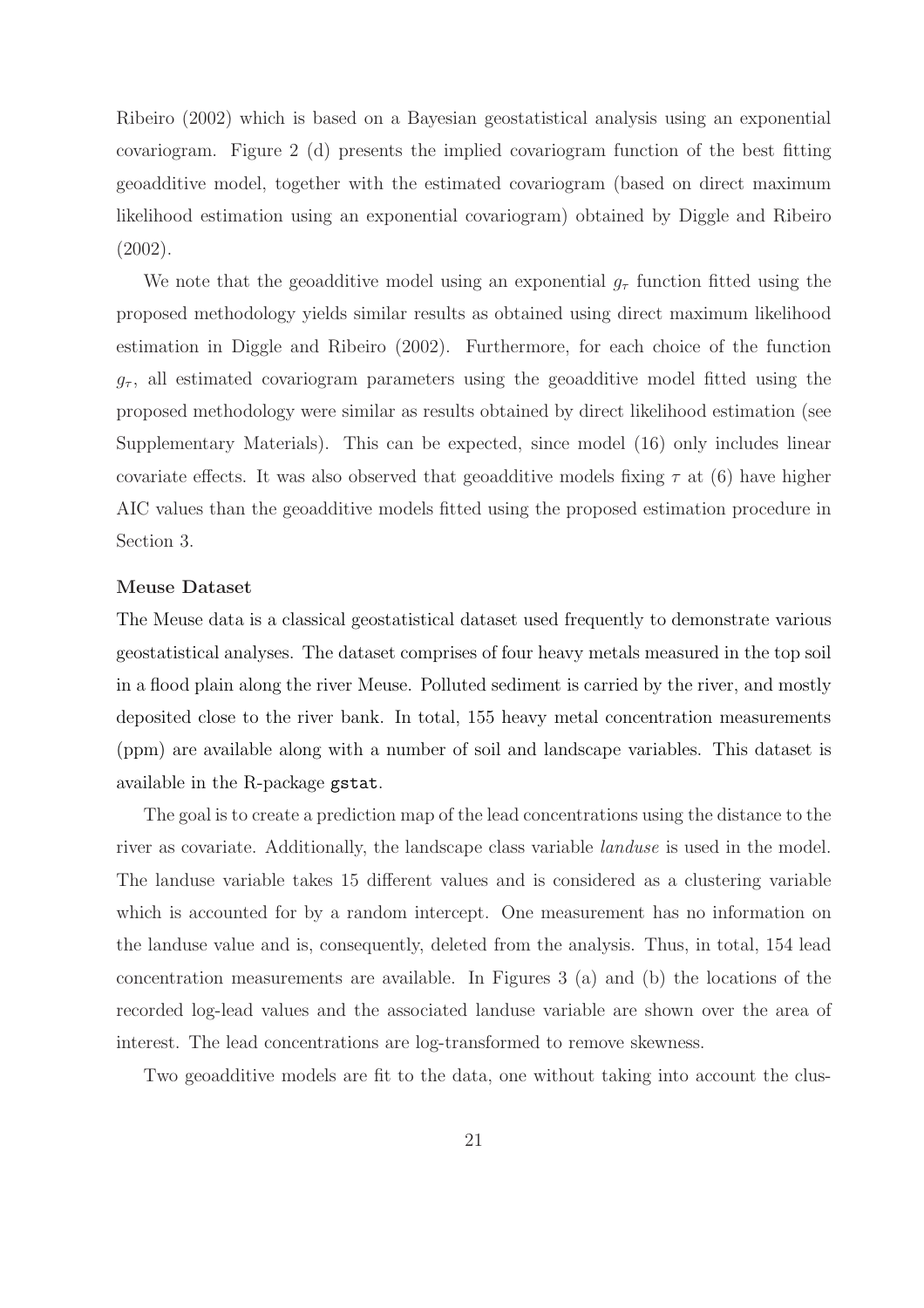

Figure 3: (a) Map showing the Meuse river and the locations and corresponding recorded log-lead values; (b) Map showing the locations of the different landuse categories; (c) Estimated spatial component using geoadditive model (17) with a circular function  $g<sub>\tau</sub>$  fitted using the proposed estimation procedure in Section 3; (d) Estimated spatial component using geoadditive model (18) with a circular function  $g<sub>\tau</sub>$  fitted using the proposed estimation procedure in Section 3; (e) Difference between the surface in (d) and (c) with marks at locations with landuse level 'Bw'.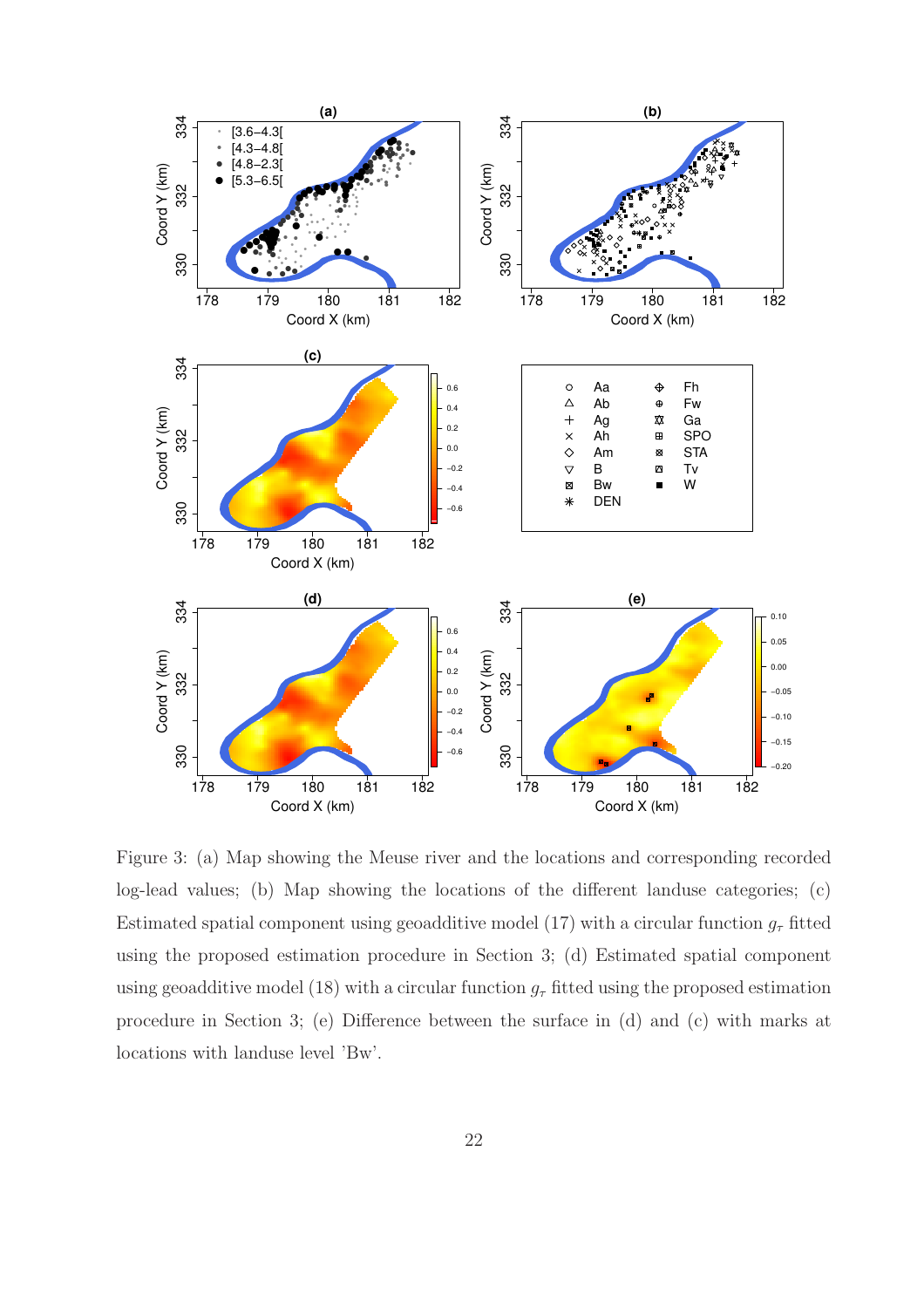tering

$$
\log(\text{lead}_i) = \beta_0 + f(\text{dist}_i) + S(\mathbf{s}_i) + \varepsilon_i, \qquad 1 \le i \le 154,
$$
 (17)

and one accounting for the clustering

$$
\log(\text{lead}_i) = \beta_0 + f(\text{dist}_i) + S(\mathbf{s}_i) + \alpha_{k(i)} + \varepsilon_i, \qquad 1 \le i \le 154,
$$
 (18)

where  $\alpha_{k(i)}$  is a random intercept for *landuse* with  $\alpha_k \sim \mathcal{N}(0, \sigma_\alpha^2)$ , for  $k = 1, ..., 15$ . For the spatial component  $S$  we used the exponential, Matérn, circular, spherical and Gaussian as  $g_{\tau}$  function. The circular function yielded the best fit in terms of AIC, namely 174.6 for model (17) and 174.0 for model (18). Thus the model accounting for the landuse by a random intercept has a slightly better fit.

Using the circular function, the estimated covariogram parameters are  $(\hat{c}_s = 0.14, \hat{\tau} =$ 0.76) and  $(\hat{c}_s = 0.13, \hat{\tau} = 0.76)$  for model (17) and (18), respectively. The cluster variance parameter  $\sigma_{\alpha}^2$  in model (18) is estimated to be 0.03. Figures 3 (c) and (d) present the estimated spatial component S for models  $(17)$  and  $(18)$ . Figure 3 (e) shows the difference between the estimated surfaces in Figures 3 (c) and (d). The estimated random intercept was highest, namely 0.371, at the landuse level 'Bw'. It is observed that the spatial component S estimated by model  $(18)$  has lower values in the surroundings of landuse 'Bw' (Figure 3 (e)) to compensate for the estimated value of the random intercept. Thus, from this application we observe that higher (smaller) estimated values of the spatial component S by a model that does not account for clustering could be induced by a clustering variable. A geoadditive model fitted using the proposed estimation procedure in Section 3 can account for this clustering and also estimate the spatial covariation in terms of a covariogram.

## 6 Discussion

The geoadditive model Kammann and Wand (2003) is useful to analyse geostatistical data where the data could be accompanied with (non-linear) covariates, the data could exhibit clustering and multiple measurements at a spatial location could be available. We described a likelihood based estimation procedure that estimates the spatial decay parameter of the radial basis functions describing the spatial component in the geoadditive model. The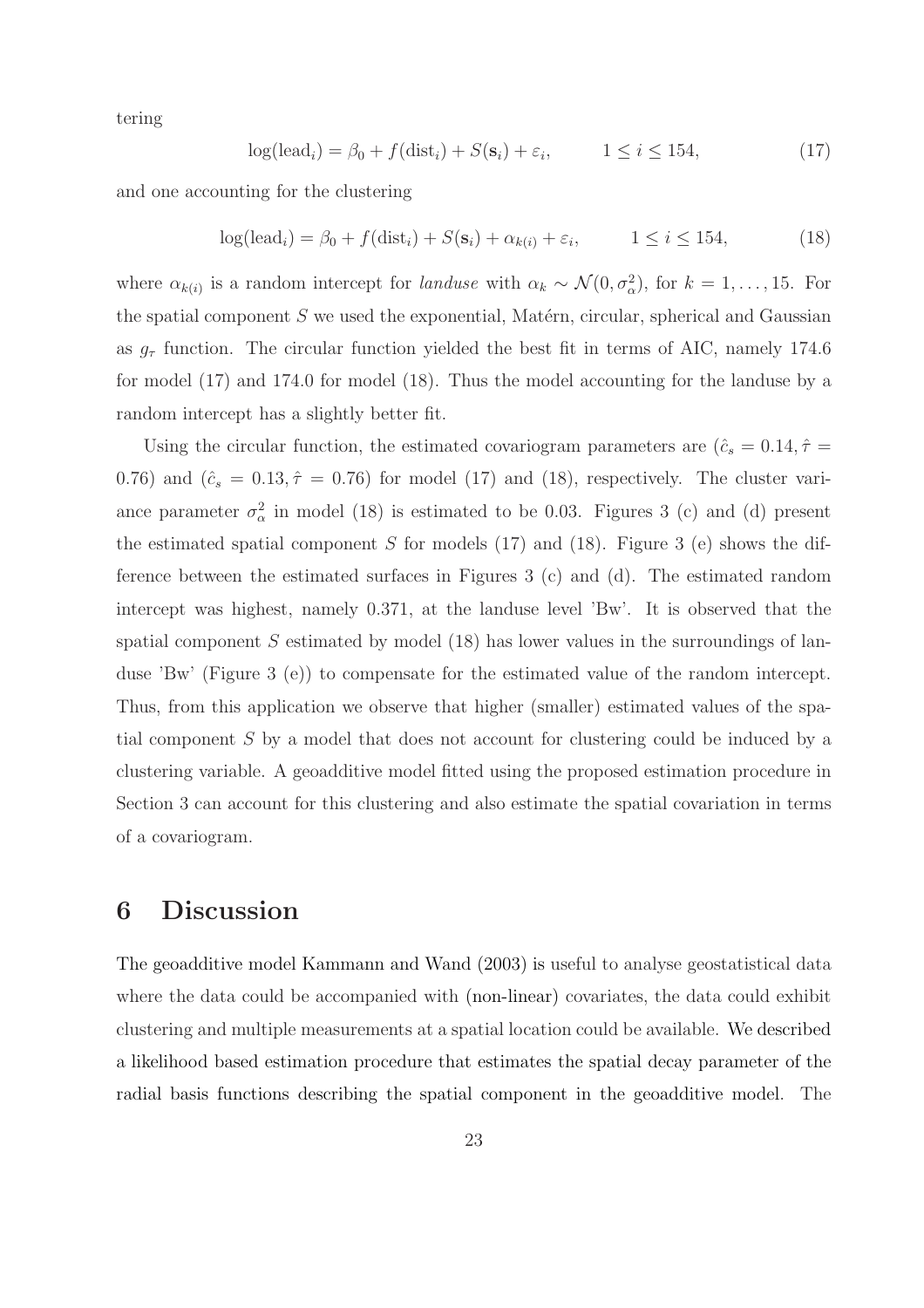estimation of the spatial decay parameter enables one to derive the covariogram function implied by the geoadditive model. We emphasize once more that a covariogram can only be derived in geoadditive models where the function  $g<sub>\tau</sub>$  implies a positive semi-definite matrix  $\Omega_S$ .

Only Gaussian data were considered. In the case where the response is binary, a count variable or heavily skewed, the geoadditive should be defined within the framework of generalized linear mixed models. Future research will investigate the use and practicalities of the proposed estimation procedure in this context.

Hypothesis testing of parameters in the geoadditive model can be performed within the likelihood ratio paradigm due to the linear mixed model representation. Testing for a linear effect of  $f$  or the spatial effect of  $S$  can be done by hypotheses where the variance parameter  $\sigma_b^2$  and  $\sigma_S^2$  are set to zero in the null hypothesis, respectively. These kind of hypotheses are complicated because the variance parameter in the null hypothesis is on the boundary of the parameter space and thus asymptotic theory from Self and Liang (1987) is required. However, Crainiceanu and Ruppert (2004) show that this theory does not hold for penalized spline models and propose a simulation algorithm to derive the null distribution. This should be further investigated in the context of geoadditive models.

Towards model selection, the Akaike's information criterion (AIC) (Akaike, 1973) does not take proper account of the degrees-of-freedom in penalized spline models, therefore a modified AIC called corrected AIC  $(AIC<sub>c</sub>)$  could be used instead (Ruppert et al., 2003). Nevertheless, we used the standard AIC to perform model selection across the different fitted models in Section 5.

The considered functions  $g_{\tau}$  for the radial basis functions are only able to describe isotropic spatial processes. Many geostatistical applications exhibit, however, anisotropy. It remains a topic of future research to investigate how geoadditive models can be used to describe anisotropic processes. The use of tensor product splines could be one option within this context (Wood, 2006; Lee and Durbán, 2009, 2011). Another interesting and related future research topic is the investigation of the spatial dependency assumption. In this paper, we only considered weak stationary spatial processes. It is worthwhile to investigate how the proposed methods can be extended to other stationary processes.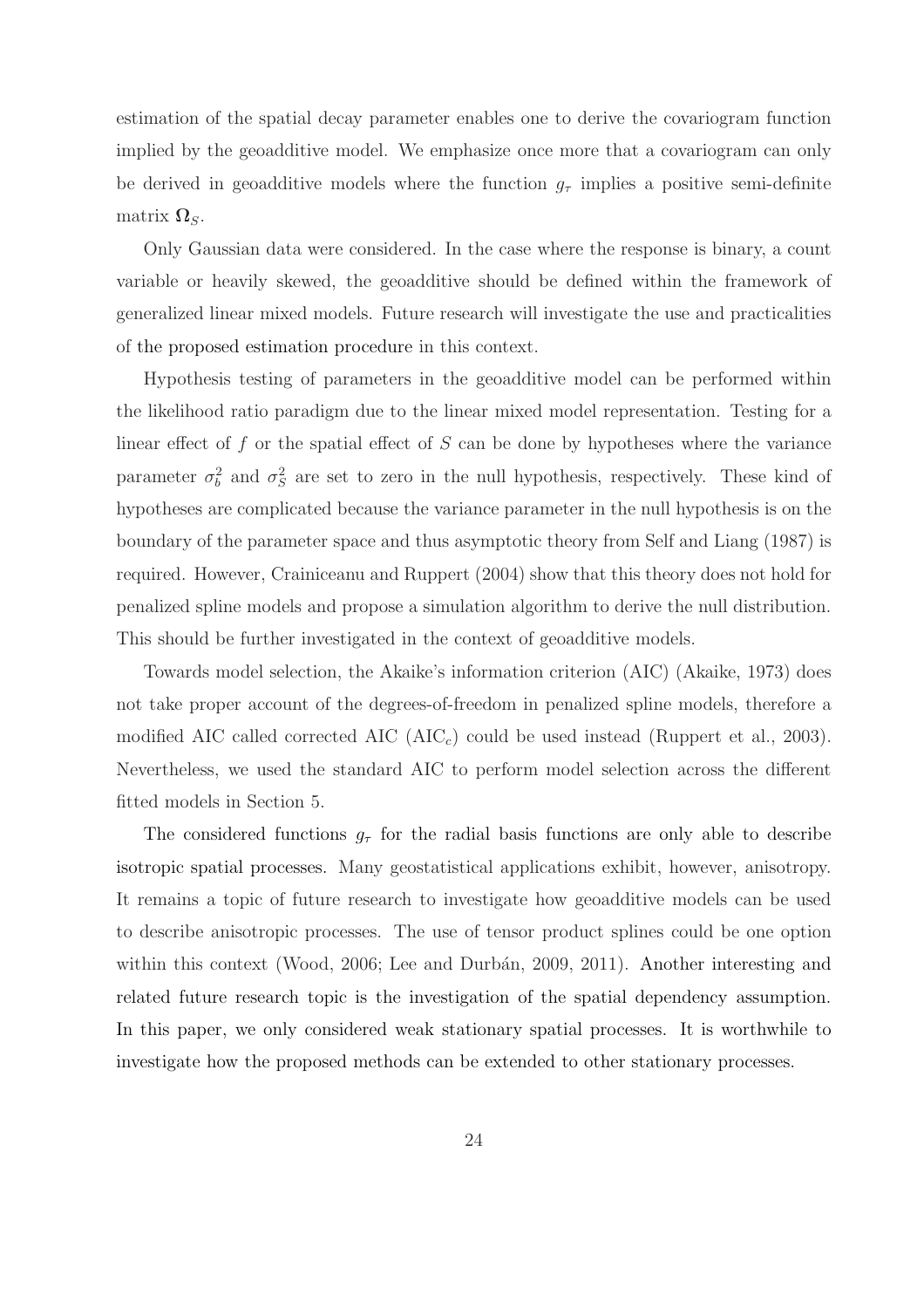No theoretical justification is given for the performance of the described likelihood based estimation procedure. We only investigated the performance of the proposed procedure using elaborate simulation studies. A theoretical justification, especially with regard to basis selection, knot selection and the number of knots, would be interesting. We also want to indicate that the convergence rate of the proposed procedure was very high  $(>99\%)$ .

Some recently developed geostatistical approaches focus on the analysis of very large spatial datasets and attempt to overcome the computational burdens of kriging in the presence of large datasets (Cressie and Johannesson, 2008; Kaufman et al., 2008; Kleiber and Nychka, 2015). In this paper, we did not investigate the performance of our proposed estimation procedure on very large spatial datasets. However, since geoadditive models make use of penalized splines that are of low rank, this is an interesting topic to be studied.

The simulation study revealed that, in terms of prediction, the geoadditive model where the spatial decay parameter  $\tau$  is estimated using the proposed procedure in Section 3 performs better than when  $\tau$  is estimated using (6). Although both approaches yield unbiased predictions at the spatial locations, the obtained predictions using the proposed procedure exhibit less variability which, consequently, results in lower MSE values. When compared with estimation methods used for kriging purposes, the proposed methods perform similar or better for the estimation of covariogram parameters. In the Supplementary Materials we also present simulation results for data that is simulated from a spatial process with constant mean in which clustering is introduced. Overall, results are comparable with the results without clustering. In addition, we also give simulation results on the predictive performance when thin plate splines are used for the spatial component. These spline basis functions are often used to compare the performance of kriging and splines (Dubrule, 1984; Hutchinson and Gessler, 1994; Laslett, 1994; Altman, 2000).

The bootstrap approach to calculate the prediction variance described in Section 3 is needed to obtain confidence intervals with close to 95% nominal coverage. Within the bootstrap approach, we do not re-estimate the variance parameters and spatial decay parameter in step [v] but fix them at the original estimates. Although we recognize that this approximation is not without danger, it results in huge gains in computational time and does not lead to worrisome losses in the nominal coverages of the confidence intervals.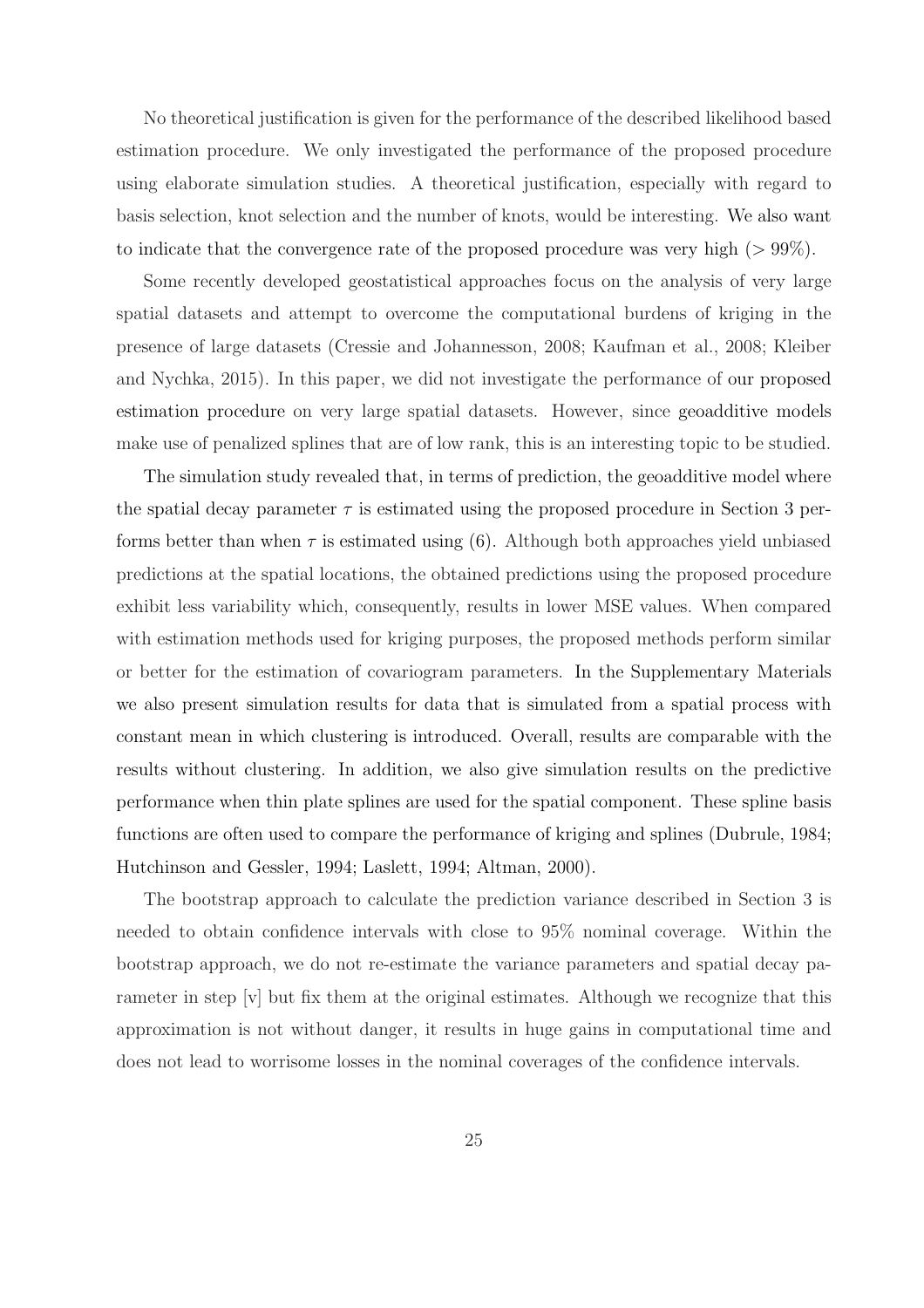- SUPPLEMENTARY MATERIAL: (xxxxxxxx.pdf) This file contains additional information concerning the amount of smoothing in geoadditive models and plotting issues. Additional results of the simulation study in Section 4 and the applications in Section 5 are provided. Some information on the R-module to fit geoadditive models using the proposed estimation procedure is also provided.
- ACKNOWLEDGEMENTS: Support from a doctoral grant of Hasselt University is acknowledged (BOF11D04FAEC to YV). Support from the National Institutes of Health is acknowledged [award number R01CA172805 to CF]. Support from the University of Antwerp scientific chair in Evidence-Based Vaccinology, financed in 2009- 2014 by a gift from Pfizer, is acknowledged [to NH]. Support from the IAP Research Network P7/06 of the Belgian State (Belgian Science Policy) is gratefully acknowledged. For the simulation study we used the infrastructure of the VSC - Flemish Supercomputer Center, funded by the Hercules Foundation and the Flemish Government - department EWI.

# References

- Akaike, H. (1973). Maximum likelihood identification of Gaussian autoregressive moving average models. *Biometrika 60*, 255–265.
- Altman, N. (2000). Krige, smooth, both or neither. *Australian and New Zealand Journal of Statistics 42* (4), 441–461.
- Banerjee, S., A. E. Gelfand, A. O. Finley, and H. Sang (2008). Gaussian predictive process models for large spatial data sets. *Journal of the Royal Statistical Society: Series B 70*.
- Brumback, B. A., D. Ruppert, and M. P. Wand (1999). Comment on Shively, Kohn and Wood. *Journal of the American Statistical Association 94*, 794–797.
- Crainiceanu, C. M. and D. Ruppert (2004). Likelihood ratio tests in linear mixed models with one variance component. *Journal of the Royal Statistical Society: Series B 66*, 165–185.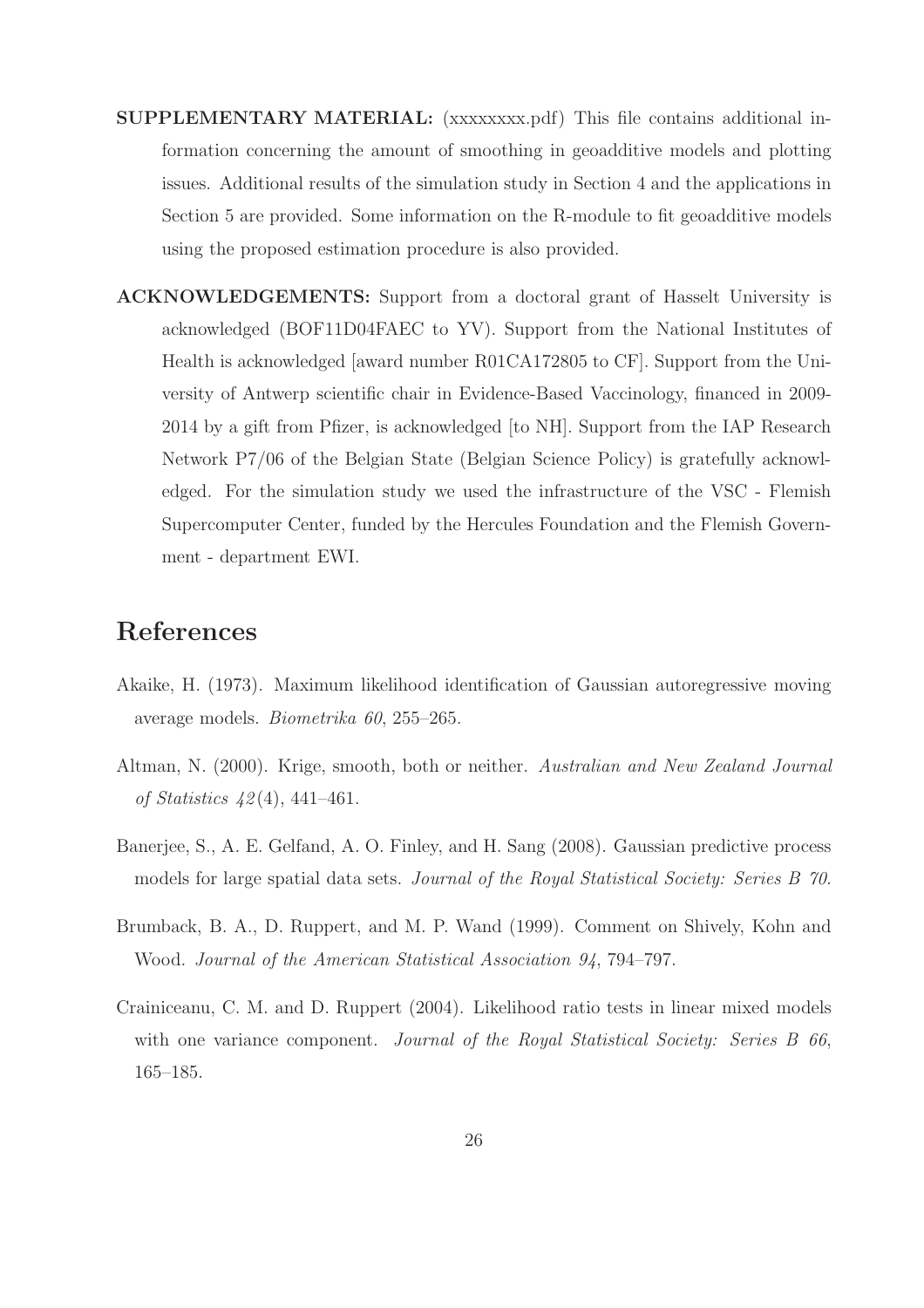- Cressie, N. A. C. (1985). Fitting variogram models by weighted least squares. *Journal of the International Association for Mathematical Geology 5*, 563–586.
- Cressie, N. A. C. (1993). *Statistics for spatial data*. New York: Wiley.
- Cressie, N. A. C. and G. Johannesson (2008). Fixed rank kriging for very large spatial data sets. *Journal of the Royal Statistical Society: Series B 70* (1), 209–226.
- Diggle, P. J. and P. Ribeiro (2002). Bayesian inference in Gaussian model-based geostatistics. *Geographical & Environmental Modelling 6*, 129–146.
- Dubrule, O. (1983). Two methods with different objectives: splines and kriging. *Journal of the International Association for Mathematical Geology 15*, 245–257.
- Dubrule, O. (1984). Comparing splines and kriging. *Computers & Geosciences 10*, 327–338.
- French, J. L., E. E. Kammann, and M. P. Wand (2001). Comment on paper by Ke and Wang. *Journal of the American Statistical Association 96*, 1285–1288.
- Gelfand, A. E., P. J. Diggle, M. Fuentes, and P. Guttorp (Eds.) (2010). *Handbook of Spatial Statistics*. Boca Raton: Chapman & Hall/CRC.
- Green, P. J. and B. W. Silverman (1994). *Nonparametric regression and generalized linear models: A roughness approach*. London: Chapman & Hall.
- Handcock, M. S., K. Meier, and D. Nychka (1994). Comment on paper by (Laslett). *Journal of the American Statistical Association 89*, 401–403.
- Hutchinson, M. F. and P. E. Gessler (1994). Splines more than just a smooth interpolator. *Geoderma 62*, 45–67.
- Johnson, M. E., L. M. Moore, and D. Ylvisaker (1990). Minimax and maximin distance designs. *Journal of Statistical Planning and Inference 26*, 131–148.
- Kammann, E. E. and M. P. Wand (2003). Geoadditive models. *Journal of the Royal Statistical Society: Series C (Applied Statistics) 52* (1), 1–18.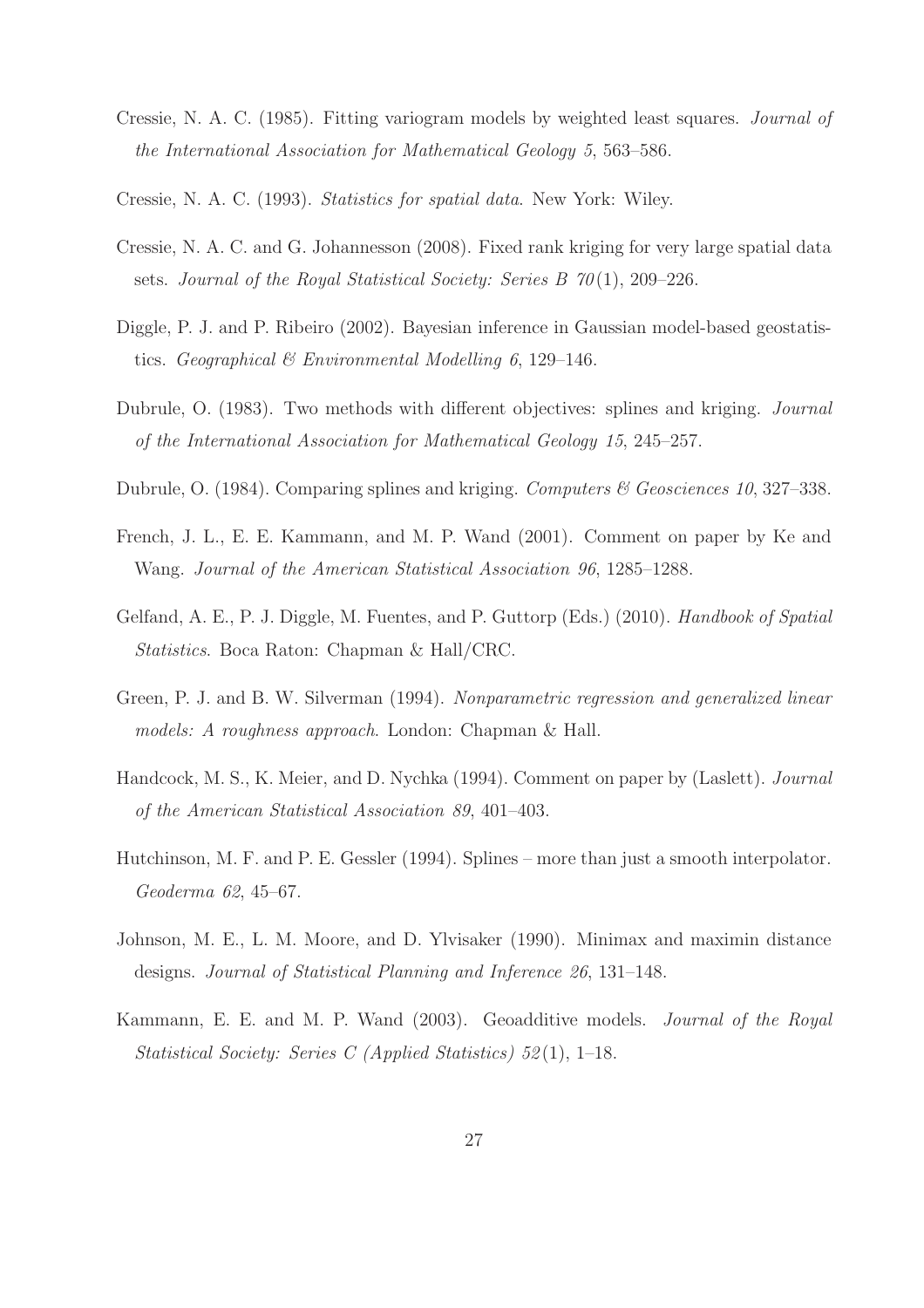- Kaufman, C. G., M. J. Schervish, and D. W. Nychka (2008). Covariance tapering for likelihoodbased estimation in large spatial data sets. *Journal of the American Statistical Association 103*, 1545–1555.
- Kleiber, W. and D. W. Nychka (2015). Equivalent kriging. *Spatial Statistics 12*, 31–49.
- Laslett, G. M. (1994). Kriging and splines: An empirical comparison of their predictive performance in some applications (with discussion). *Journal of the American Statistical Association 89*, 392–409.
- Lee, D.-J. and M. Durbán (2009). Smooth-CAR mixed models for spatial count data. *Computational Statistics and Data Analysis 53*, 2968–2979.
- Lee, D.-J. and M. Durbán (2011). P-spline ANOVA-type interaction models for spatiotemporal smoothing. *Statistical Modelling 11*, 46–69.
- Lindgren, F., H. Rue, and J. Lindström (2011). An explicit link between Gaussian fields and Gaussian Markov random fields: the stochastic partial differential equation approach. *Journal of the Royal Statistical Society: Series B (Statistical Methodology) 73* (4), 423– 498.
- Mathéron, G. (1963). Principles of geostatistics. *Economic Geology 58*, 1246–1266.
- Mathéron, G. (1981). Splines and griging: their formal equivalence. Down to Earth Statistics: Solutions looking for geological problems. *Syracuse University, geology contribution 8* , 77–95.
- Nychka, D. (2000). *Spatial process estimates as smoothers. In Smoothing and Regression (ed. M. Schimek).* Heidelberg: Springer.
- Nychka, D., S. Bandyopadhyay, D. Hammerling, F. Lindgren, and S. Sain (2015). A multiresolution Gaussian process model for the analysis of large spatial datasets. *Journal of Computational and Graphical Statistics 24* (2), 579–599.
- Pebesma, E. J. (2004). Multivariable geostatistics in S: The gstat package. *Computers & Geosciences 30*, 683–691.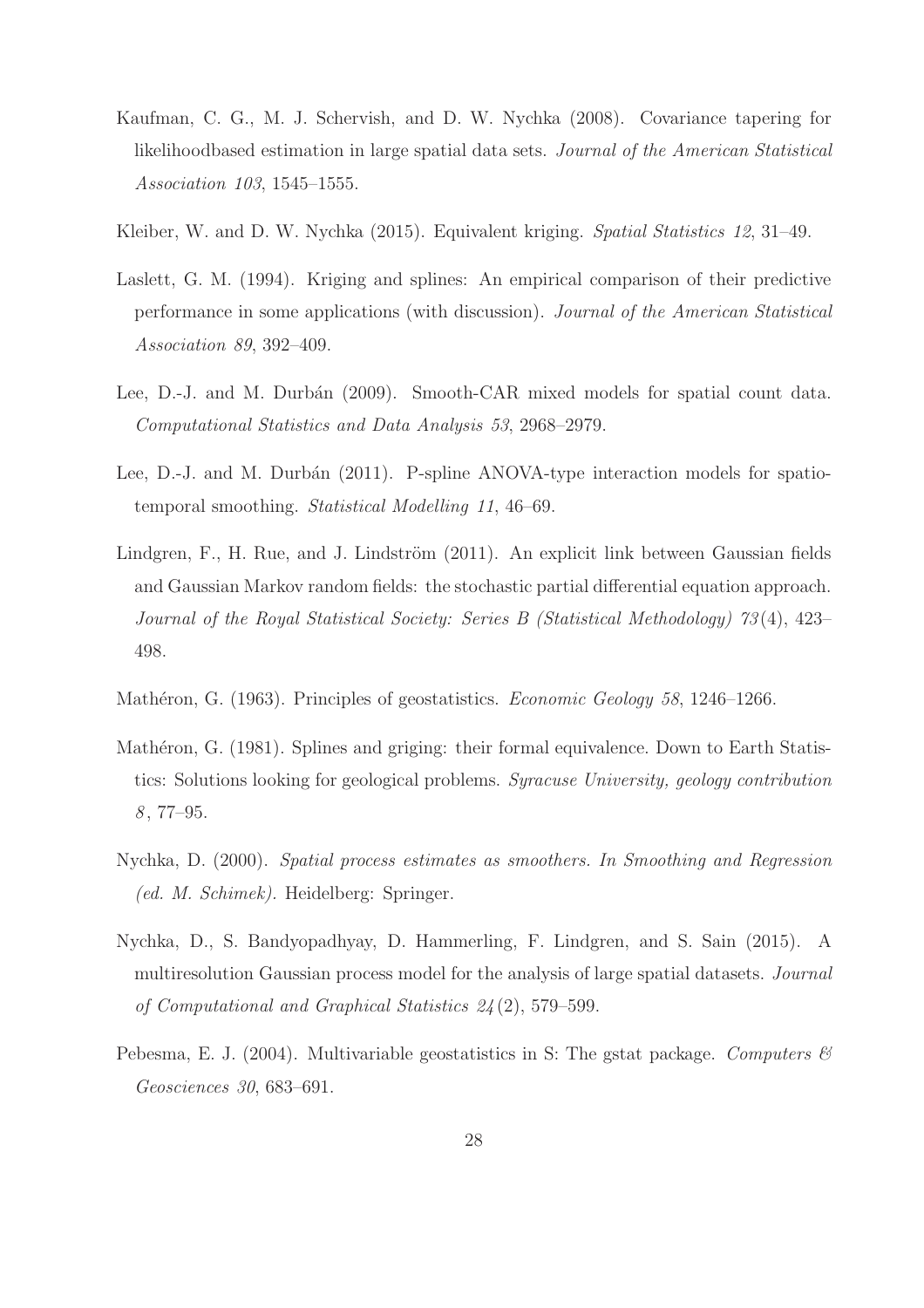- R Core Team (2014). *R: A Language and Environment for Statistical Computing*. Vienna, Austria: R Foundation for Statistical Computing.
- Ribeiro Jr, P. J. and P. J. Diggle (2001). geoR: A package for geostatistical analysis. *R-NEWS 1* (2), 14–18. ISSN 1609-3631.
- Ruppert, D., M. P. Wand, and R. J. Carroll (2003). *Semiparametric Regression*. Cambridge: University Press.
- Salkauskas (1982). Some relationships between surface splines and kriging. In W. Schempp and K. Zeller (Eds.), *Multivariate Approximation Theory II*, pp. 313–325. Basel: Birkhauser.
- Sang, H. and J. Z. Huang (2012). A full scale approximation of covariance functions for large spatial data sets. *Journal of the Royal Statistical Society: Series B (Statistical Methodology) 74* (1), 111–132.
- Schelin, L. and S. Sjöstedt-de Luna (2010). Kriging prediction intervals based on semiparametric bootstrap. *Mathematical Geosciences 42* (8), 985–1000.
- Searle, S. R. (1982). *Matrix Algebra Useful for Statistics*. New York: Wiley.
- Self, S. G. and K. Y. Liang (1987). Asymptotic properties of maximum likelihood estimators and likelihood ratio tests under nonstandard conditions. *Journal of the American Statistical Association 82*, 605–610.
- Stein, M. L. (1999). *Interpolation of Spatial Data: Some Theory for Kriging*. New York: Springer.
- Stein, M. L. (2014). Limitations on low rank approximations for covariance matrices of spatial data. *Spatial Statistics 8*, 1–19.
- Stein, M. L. and M. S. Handcock (1989). Some asymptotic properties of kriging when the covariance function is misspecified. *Mathematical Geology 21* (2), 171–190.
- Stewart, G. W. (1973). *Introduction to matrix computations*. London: Academic Press.